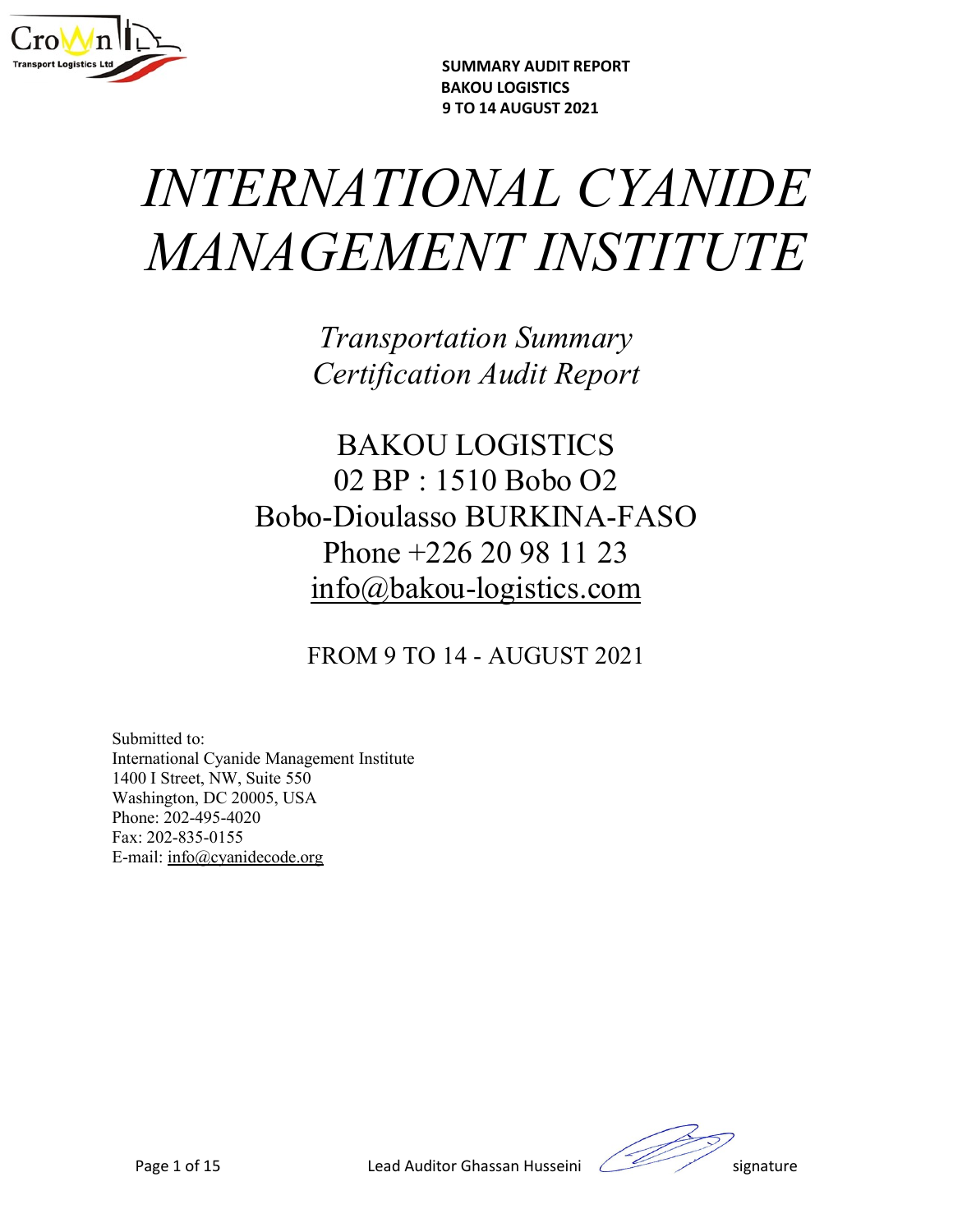

SUMMARY AUDIT REPORT<br>
BAKOU LOGISTICS<br>
9 TO 14 AUGUST 2021<br>
Name of Operation:<br>
Name of Operation Owner:<br>
Name of Operation Operator:<br>
Name of Operation Operator:<br>
Name of Responsible Manager:<br>
Cyanide co-ordinator<br>
Cyanid SUMMARY AUDIT REPORT<br>
BAKOU LOGISTICS<br>
9 TO 14 AUGUST 2021<br>
Name of Operation Owner:<br>
Name of Operation Operator:<br>
Name of Responsible Manager:<br>
Name of Responsible Manager:<br>
Operation Operator:<br>
Cynnic Geordinator<br>
Cynnic SUMMARY AUDIT REPORT<br>
BAKOU LOGISTICS<br>
9 TO 14 AUGUST 2021<br>
Name of Operation Owner:<br>
Name of Operation Owner:<br>
Name of Operation Operator:<br>
BAKOU LOGISTICS<br>
Name of Responsible Manager:<br>
SAKOU LOGISTICS<br>
BAKOU LOGISTICS<br> SUMMARY AUDIT REPORT<br>
BAKOU LOGISTICS<br>
Name of Operation Owner:<br>
Name of Operation Owner:<br>
Name of Operation Operator:<br>
Name of Responsible Manager:<br>
Cyanide co-ordinator<br>
Cyanide co-ordinator<br>
Address:<br>
Cyanide co-ordinat SUMMARY AUDIT REPORT<br>
BAKOU LOGISTICS<br>
9 TO 14 AUGUST 2021<br>
Name of Operation:<br>
Name of Operation Owner:<br>
Name of Operation Operator:<br>
Name of Responsible Manager:<br>
Name of Responsible Manager:<br>
Cyanide co-ordinator<br>
Addre SUMMARY AUDIT REPORT<br>
BAKOU LOGISTICS<br>
9 TO 14 AUGUST 2021<br>
Name of Operation Owner:<br>
Name of Operation Operator:<br>
Name of Operation Operator:<br>
Name of Responsible Manager:<br>
Cyanide co-ordinator<br>
Cyanide co-ordinator<br>
Cyan SUMMARY AUDIT REPORT<br>
BAKOU LOGISTICS<br>
Name of Operation:<br>
Name of Operation Owner:<br>
Name of Operation Operator:<br>
BAKOU LOGISTICS<br>
Name of Responsible Manager:<br>
Cyanide co-ordinator<br>
Cyanide co-ordinator<br>
Cyanide co-ordina SUMMARY AUDIT REPORT<br>
BAKOU LOGISTICS<br>
9 TO 14 AUGUST 2021<br>
Name of Operation Owner:<br>
Name of Operation Owner:<br>
Mame of Operation Operator:<br>
Mame of Operation Operator:<br>
Mame of Operation Operator:<br>
Name of Operation Opera SUMMARY AUDIT REPORT<br>
BAKOU LOGISTICS<br>
9 TO 14 AUGUST 2021<br>
Name of Operation Owner:<br>
Name of Operation Owner:<br>
Name of Operation Owner:<br>
Name of Operation Owner:<br>
SAKOU LOGISTICS<br>
Name of Operation<br>
Cyanide co-ordinator<br> SUMMARY AUDIT REPORT<br>
BAKOU LOGISTICS<br>
9 TO 14 AUGUST 2021<br>
Name of Operation Owner:<br>
Name of Operation Owner:<br>
Name of Operation Owner:<br>
BAKOU LOGISTICS<br>
Name of Responsible Manager:<br>
Name of Responsible Manager:<br>
VIRIOT **BAKOU (BAKOU COGISTICS**<br> **BAKOU LOGISTICS**<br> **BAKOU LOGISTICS**<br> **RARR** e of Operation: Owner: BAKOU LOGISTICS<br> **RARR** e of Operation: Operator: BAKOU LOGISTICS<br> **RARR** e of Company Company<br>
Company<br>
Company<br>
Company<br>
Compa **SUMMARY AUDIT REPORT<br>
BAKOU LOGISTICS<br>
9 TO 14 AUGUST 2021<br>
Name of Operation Owner:<br>
BAKOU LOGISTICS<br>
Name of Operation Operator:<br>
Name of Operation Owner:<br>
BAKOU LOGISTICS<br>
Name of Operation Operator:<br>
Name of Responsib The company of the company summary and the company summary and the condition**<br>
Name of Operation:<br>
Name of Operation Operator:<br>
Name of Operation Operator:<br>
Name of Operation Operator:<br>
Sande co-ordinator<br>
Company<br>
Coldit **SUMMARY AUDIT REPORT<br>
BAKOU LOGISTICS**<br> **BAKOU LOGISTICS**<br> **Rame of Operation Owner:**<br>
Name of Operation Owner:<br> **Rame of Operation Operator:**<br> **BAKOU LOGISTICS**<br> **Rame of Responsible Manager:**<br> **CAULOGISTICS**<br> **Rame of R BAKOU LOGISTICS**<br> **BAKOU LOGISTICS**<br> **BAKOU LOGISTICS**<br> **BAKOU LOGISTICS**<br> **RAMOU COGISTICS**<br> **RAMOU COGISTICS**<br> **RAMOU COGISTICS**<br> **RAMOU COGISTICS**<br>
Cyanide co-ordinator<br> **Cyanide co-ordinator**<br> **Cyanide co-ordinator**<br> Mame of Operation:<br> **BAKOU LOGISTICS**<br> **BAKOU LOGISTICS**<br> **BAKOU LOGISTICS**<br> **RARR** of Operation Operator:<br> **BAKOU LOGISTICS**<br> **RARR** of Operation Operator:<br> **CARRENT CONTEXTS**<br> **CARRENT CONTEXTS**<br> **CARRENT CONTEXTS**<br> **CAR** Name of Operation:<br>
Shame of Operation Owner:<br>
BAKOU LOGISTICS<br>
Name of Operation Operator:<br>
BAKOU LOGISTICS<br>
Cyanide co-ordinator<br>
Cyanide co-ordinator<br>
Cyanide co-ordinator<br>
County:<br>
Cyanide co-ordinator<br>
County:<br>
County Name of Operation:<br>
Name of Operation Owner:<br>
Name of Cheration Operator:<br>
Name of Responsible Manager:<br>
SAKOU LOGISTICS<br>
Name of Responsible Manager:<br>
Cyanide co-ordinator<br>
Cyanide co-ordinator<br>
Cyanide co-ordinator<br>
Coun Where the Operation Owner:<br>
Name of Operation Owner: BAKOU LOGISTICS<br>
Name of Operation Operator: BAKOU LOGISTICS<br>
Name of Responsible Manager: VIROT NINO TRINA<br>
Cyanide co-ordinator<br>
Cyanide Co-ordinator<br>
Country: 22 BP : Where the Coperation University<br>
Name of Operation Operator:<br>
Name of Responsible Manager:<br>
Name of Responsible Manager:<br>
URIOT NINA<br>
Address:<br>
Country:<br>
Telephone:<br>
E-Mail:<br>
E-Mail:<br>
E-Mail:<br>
E-Mail:<br>
E-Mail:<br>
E-Mail:<br>
E-Name of Operation Operator.<br>
Name of Responsible Manager:<br>
Cyanide co-ordinator<br>
Cyanide co-ordinator<br>
Cyanide co-ordinator<br>
Country:<br>
Telephone:<br>
Telephone:<br>
Telephone:<br>
Telephone:<br>
Telephone:<br>
Telephone:<br>
Telephone:<br>
Tel

## SUMMARY AUDIT REPORT<br>BAKOU LOGISTICS<br>9 TO 14 AUGUST 2021<br>BAKOU LOGISTICS<br>BAKOU LOGISTICS SUMMARY AUDIT REPORT<br>BAKOU LOGISTICS<br>9 TO 14 AUGUST 2021<br>BAKOU LOGISTICS<br>BAKOU LOGISTICS<br>BAKOU LOGISTICS SUMMARY AUDIT REPORT<br>BAKOU LOGISTICS<br>9 TO 14 AUGUST 2021<br>BAKOU LOGISTICS<br>BAKOU LOGISTICS<br>BAKOU LOGISTICS<br>VIRIOT NINA

Name of Responsible Manager:<br>
ViRIOT NINA<br>
Cyanide co-ordinator<br>
Country:<br>
Columbic as the Secure as the Secure as the Secure and Mobile: +226-02525267<br>
Telephone:<br>
In an viriot@bakou-logistics.com<br>
In an viriot@bakou-logi Cyantide co-ordinator and them to be available them to be available the spherical Bakou Calistics.<br>
Telephone: and description of operation: has wireld with the spherical control of the small control and description of ope Address:<br>
202 BP : 1510 Bobo 02 Bobo-Dioulasso<br>
2018 PP: 1510 Bobo 02 Bobo-Dioulasso<br>
202 Beho-Dioulasso<br>
202 Beho-Dioulasso<br>
202 Beho-Dioulasso<br>
202 Beho-Dioulasso<br>
202 MeMaCU (BAKOU IDOGISTICS Limited) is a Logistics, fr Telephone: Mobile: +226-02525267<br>
Inna.viriot@bakou-logistics.com<br>
EAROU (BAKOU LOGISTICS Limited) is a Logistics, freight forwarding and transport Company<br>
Operating in Burkina.<br>
Operating in Burkina.<br>
The company was inc F-Mail:<br>
Inna.viriot@bakou-logistics.com<br>
LOcation detail and description of operation:<br>
BAKOU (BAKOU LOGISTICS Limited) is a Logistics, freight forwarding and transport Company<br>
Operating in Burkina.<br>
The company was inco Location detail and description of operation:<br>BAKOU (BAKOU LOGISTICS Limited) is a Logistics, freight forwarding and transport Company<br>Operating in Burkina .<br>The company was incorporated in 2004 and since then has served m

markets.

manned countries and with 85,000 m2 of parking space.<br>
Sing countries and with 85,000 m2 of parking space.<br>
ecompany strength lies in its combination of international standards and skills in both transportation<br>
Ilogistics Location detail and description of operation:<br>
Location detail and QLOGISTICS Limited) is a Logistics, freight forwarding and transport Company<br>
Operating in Burkina.<br>
Operatings was incorporated in 2004 and since then has BAKOU (BAKOU LOGISTICS Limited) is a Logistics, freight forwarding and transport Company<br>Operating in Burkina.<br>
The company was incorporated in 2004 and since then has served multinational companies with<br>
operations in Bur The company was incorporated in 2004 and since then has served multinational companies with<br>pertations in Burkina .<br>MAGU has the ISO 9001 certification and is authorized to transport hazardous materials, or any other<br>eargo operations in Burkina.<br>
a parkOU has the ISO 9001 certification and is authorized to transport hazardous materials, or any other<br>
BAKOU has the ISO 9001 certification and is authorized to transport solid cyanide (briquette BAKOU has the ISO 9001 certification and is authorized to transport hazardous materials, or any other are to mining and OIL & Gas industry.<br>The company is contracted as a cyanide transporter for CTA to transport solid cyan The company is contracted as a cyanide transporter for CTA to transport solid cyani<br>
road from Tema port port to CTA Ouaga.<br>
BAKOU Provides Customs Clearance and domestic trucking international trucking<br>
forwarding service road from Tema port port to CTA Ouaga.<br>
BAKOU Provides Customs Clearance and domestic trucking international trucking and freight<br>
BAKOU has gradually expanded list of services over the years and developed an extensive ne<br> 3AKOU has gradually expanded list of services over the years and developed an extensive netwoordacts as they are the favourite transporter for TOAL petroleum.<br>
This continuous progress has allowed them to be awarded with t This continuous progress has allowed them to be awarded with their first Major Contract for Domestic<br>trucking since 2006<br>Bakou Logistics is active throughout West Africa.<br>Giunia...), Bakou Logistics is active throughout We trucking since 2006<br>
Bakou operation Cover all West Africa (Burkina-Faso, Mali, Niger, Senegal, Ivory Cost,<br>
Guinéa....), Bakou Logistics is active throughout West Africa.<br>
Bakou Logistics ranks among the largest road haul Bakou operation Cover all West Africa (Burkina-Faso, Mali, Niger, Senegal, Ivory Cost, Ghana, Togo, Giunea...), Bakou Logistics is active throughout West Africa.<br>
Harbachu Logistics ranks among the largest road haulers in Bakou operation Cover all West Africa (Burkina-Faso, Mali, Niger, Senegal, Ivory Cost, Ghana, Togo, Guinéa...), Bakou Logistics is active throughout West Africa.<br>
Bakou Logistics ranks among the largest road haulers in Bur Guinéa....), Bakou Logistics is active throughout West Africa.<br>
Bakou Logistics ranks among the largest road haulers in Burkina in the bulk and volume transport<br>
markets.<br>
With just under 200 employees, the company operate

Bobo-Dioulasso BURKINA-FASO info@bakou-logistics.com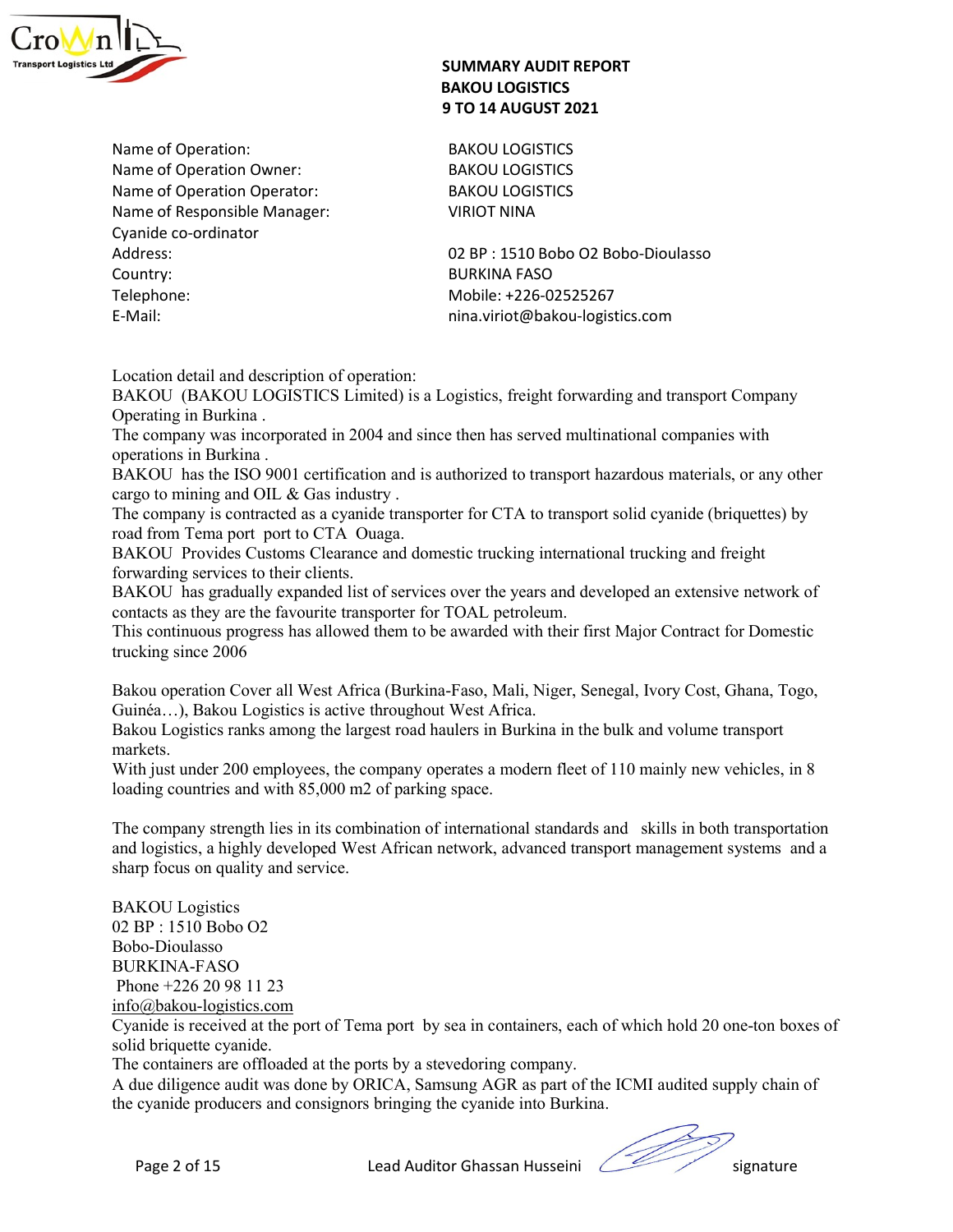

SUMMARY AUDIT REPORT<br>BAKOU LOGISTICS<br>9 TO 14 AUGUST 2021<br>1 compliance, BAKOU Burkina 's Code responsibilities<br>the port.<br>1 the port of Tema port to the CTA mining site.

SUMMARY AUDIT REPORT<br>BAKOU LOGISTICS<br>9 TO 14 AUGUST 2021<br>1 compliance, BAKOU Burkina 's Code responsibilities<br>the port.<br>1 the port of Tema port to the CTA mining site.<br>sort Container Depot where they are loaded directly on SUMMARY AUDIT REPORT<br>
BAKOU LOGISTICS<br>
9 TO 14 AUGUST 2021<br>
1 compliance, BAKOU Burkina 's Code responsibilities<br>
the port.<br>
1 the port of Tema port to the CTA mining site.<br>
coort Container Depot where they are loaded dire SUMMARY AUDIT REPORT<br>
BAKOU LOGISTICS<br>
9 TO 14 AUGUST 2021<br>
For the purposes of Cyanide Code transportation compliance, BAKOU Burkina 's Code responsibilities<br>
commence on collection of the containers from the port.<br>
The a **EXEMPLE SUMMARY AUDIT REPORT<br>
SUMMARY AUDIT REPORT**<br> **EXERCISTICS**<br> **EXERCISTED ANOU LOGISTICS**<br> **EXERCISTED ANOUST 2021**<br>
The audit exclusively covers road transport from the port.<br>
The audit exclusively covers road tran SUMMARY AUDIT REPORT<br> **EXCLUSIVE AUTOMORY SURVE TO THE SERVIT AND SET ASSES**<br>
For the purposes of Cyanide Code transportation compliance, BAKOU Burkina 's Code responsibilities<br>
The audit exclusively covers road transport trucks.

SUMMARY AUDIT REPORT<br>
BAKOU LOGISTICS<br>
For the purposes of Cyanide Code transportation compliance, BAKOU Burkina 's Code responsibilities<br>
commence on collection of the containers from the port.<br>
The audit exclusively cove **SUMMARY AUDIT REPORT**<br> **BAKOU LOGISTICS**<br> **BAKOU LOGISTICS**<br> **BAKOU COGISTICS**<br> **BAKOU COGISTICS**<br> **EXERCE THE and it exclusively covers road transport from the port.**<br> **Containers are delivered from the Quays to the port BAKOU LOGISTICS**<br> **BAKOU LOGISTICS**<br> **BAKOU LOGISTICS**<br> **BAKOU LOGISTICS**<br> **BAKOU LOGISTICS**<br> **BAKOU COMERTIFY CONSIGNATION**<br> **BAKOU CONSIGNATION** THE equalities from the containers from the port<br> **EVALUAL CONSIGNATION**<br>

**Example 12**<br> **Example 10**<br> **Example 10**<br> **Example 10**<br> **Example 10**<br> **Example 10**<br> **Example 10**<br> **Example 10**<br> **Example 10**<br> **Example 10**<br> **Example 10**<br> **Example 10**<br> **Example 10**<br> **Example 10**<br> **Example 10**<br> **Example 10** SUMMARY AUDIT REPORT<br>
BAKOU LOGISTICS<br>
STO 14 AUGUST 2021<br>
For the purposes of Cyanide Code transportation compliance, BAKOU Burkina 's Code resp<br>
commence on collection of the containers from the port.<br>
The audit exclusiv **SUMMARY AUDIT REPORT**<br> **EXERCT: EXERCT CONTEXT: EXERCT CONTEXT: EXERCT CONTEXT: EXERCT CONTEXT: EXERCT CONTEXT:** The audit exclusively covers road transport from the port.<br>
The audit exclusively covers road tran SUMMARY AUDIT REPORT<br>
BAKOU LOGISTICS<br>
For the purposes of Cyanide Code transportation compliance, BAKOU Burkina 's Code responsibilities<br>
The audit exclusively covers road transport from the port.<br>
The audit exclusively c **Example 19 SUMMARY AUDIT REPORT**<br> **EXECUTE: BAKOU LOGISTICS**<br> **EXECUTE:** The mapplicant consigned consigned to complicance, BAKOU Burkina 's Code responsibilities<br>
The audit exclusively covers road transport from the po **Example 12**<br> **Example 2011**<br> **Example 2011**<br> **Example 2011**<br> **Example 2011**<br> **Example 2011**<br> **Example 2011**<br> **Example 2011**<br> **Example 2011**<br> **Example 2011**<br> **Example 2011**<br> **Example 12**<br> **Example 12**<br> **Example 12**<br> **Examp EXEMPLE 12:**<br> **EXEMPLE 12:**<br> **EXELUTE:**<br> **EACH TREAT TO THE A AUGUST ASSOCT AND STATE OF THE ALCOL TO THE ALCOL THE ALCOL THE AND THE AND THE AND THE CONDITING THE CONDITING THE and it exclusively covers road transport fr EXECT:**<br> **EXECT:**<br> **EXECT:**<br> **EXECT:**<br> **EXECT:**<br> **EXECT:**<br> **EXECT:**<br> **EXECT:**<br> **EXECT:**<br> **EXECT:**<br> **EXECT:**<br> **EXECT:**<br> **EXECT:**<br> **EXECT:**<br> **EXECT:**<br> **EXECT:**<br> **EXECT:**<br> **CONTENTEX:**<br> **CONTENTEX:**<br> **CONTENTEX:**<br> **CONTENTEX EXEMPLE 1989**<br> **EXEMPLE 1980 SUMMARY AUDIT REPORT**<br> **EXERCT BAKOU LOGISTICS**<br> **EXERCT DEVALUATE 2021**<br> **EXERCT DEVALUATE 2021**<br> **EXERCT DEVALUATE 2021**<br> **EXERCT DEVALUATE TO A MONEM TO A MONEM THE BUT THE ANCOU Cyanide Co SUMMARY AUDIT REPORT<br>
BAKOU LOGISTICS<br>
BAKOU LOGISTICS<br>
For the purposes of Cyanide Code transportation compliance, BAKOU Burkina 's Code responsibilities<br>
commence on collection of the containers from the pot.<br>
The andit Example 11 EXACT SUBMARY ANDITEEPORT**<br> **EXACT OF THE SURFORM ANDITE SURFORM CONDITE:**<br>
The audit exclusively covers road transportation complisione, BAKOU Burkina 's Code responsibilities<br>
Containers are delivered from **EXECUTE: EXECUTE: EXECUTE: CALCUTE ANALY CONSTRATES**<br> **EXECUTE: SOMETHY ANALY CONSTRATES (THE CONSTRANT ON THE CONSTRANT THE WALK ON THE CONSTRANT THE WALK CONSTRANT THE WALK CONSTRANT THE WALK CONSTRANCE THE WALK 970 14 AUGUST 2021**<br>**970 14 AUGUST 2021**<br>**Evaluates Contract Convolution** complimates; Convolution Symbol Convolutions (The and free<br>and transport from the port. Containers from the port.<br>Containers are delivered from the For the purposes of Cyanide Code transportation compliance, BAKOU Burl<br>commence on collection of the containers from the port.<br>The audit exclusively covers road transport from the port of Tema port to the<br>Containers are de commerice on collection of the containers from the port.<br>The audit exclusively covers root tempeyor from the port of Tema port to the CTA mining site.<br>To charainers are delivered from the Quays to the port Container Depot The audit exclusively covers road transport from the port of Tema port to the CTA mining site.<br>Containers are delivered from the Quays to the port Container Depot where they are loaded direct<br>chucks.<br>
ENAKOU Cyanide Code r Containers are delivered from the Quays to the port Container Depot where they are loaded directly onto<br>
Encks.<br>
BAKOU Cyanide Code responsibilities commence once they take the containers from the port area.<br>
BAKOU Cyanide Itudes.<br>
HOMES COU Cyanide Code responsibilities commence once they take the containers from the port area.<br>
BAKOU LOGISTICS clears the consignment and BAKOU vehicles collect the containers with the<br>
documentation and mana BAKOU Cyanide Code responsibilities commence once they take the containers from the prot area.<br>BAKOU LOGISTICS clears the consignment and BAKOU vehicles cellect the containers with the decurrentation and manage them under BAKOU LOGISTICS clears the consignment and BAKOU vehicles collect the containers with<br>documentation and mange them under a Transport procedure (jointly agreed between the client<br>BAKOU Burkina a).<br>The containers of cyanide, documentation and manage them under a Transport procedure (jointly agreed between the client, and<br>BAKOU Flurkina 3.<br>The containers of eyanide, are then transported in essorted convoy by BAKOU and Ghana police in<br>Ghana and BAKOU Burkina ).<br>The containers of cyanide, are then transported in escorted convoy by BAKOU and Ghana<br>Ghnaa and Burkina gendarmeric officials in Burkina to client sites, Burkina government<br>the applicant to transport the H The containers of cyanide, are then transported in escorted convoy by BAKOU and Ghana po<br>Ghnaa and Buxhina gendamerie officials in Burkina to client sites, Burkina government der<br>Ghnaa and Buxhina gendamerie officials in B Ghnaa and Burkina gendarmeric officials in Burkina to client sites, Burkina governmen<br>the applicant to transport the HAZMAT cargo must be done by the consignee. There is n<br>the applicant to transport the HAZMAT cargo must b

the applicant to transport the HAZMAT cargo must be done by the consignee. There is neither sort interm storage during the delivery journey.<br>
Each truck has a driver, who is accompanied by a safety officer.<br>
The safety off nor interim storage during the delivery journey.<br>
Each truck has a driver, who is accompanied by a safety officer.<br>
Each truck has a driver, who is accompanied by a safety officer.<br>
The safety officer manages the communica Fach truck has a driver, who is accompanied by a safety officer.<br>The safety officer manages the communications between the trucks, the escort vehicles and the safety officer manager, and monitors the christ.<br>The convoy inc The safety officer manages the communications between the trucks, the escort vehicles and the convertion anger, and monitors the driver.<br>The convoy includes a convoy manager, safety officers, a cyanide first aider/ paramed manager, and monitors the driver.<br>The convoy includes a convoy manager, safety officers, a cyanide first aider/ paramedic, a mechanic,<br>The convoy includes a convoy manager, safety officers, a cyanide first aider/ paramedic The convoy includes a convoy manager, safety officers, a cyanide first aider/ paramedic, a mechanic, eyanide emregney response equipment for spills and releases and cynokit or medical equipment to tray<br>eyanide exposures (s

cyanide emergency response equipment for spills and releases and cynokit or medical equiproxidic exposures (splashes, skin exposures, inhalations and ingestion).<br>The convoys include an customs escort through Burkina and in cyanide exposures (splashes, skin exposures, inhalations and ingestion).<br>The convoys include an customs escort through Burkina .<br>I. Note<br>I.2 BAKOU does not use any subcontractors. BAKOU undertakes the full road transport i The convoys include an customs escort through Burkina .<br>
I. Note .<br>
I. Note .<br>
I.2. BAKOU does not use any subcontractors. BAKOU undertakes the full road transport from the por<br>
I.2. BAKOU does not to eient site.<br>
U.3. BAK I. Note<br>
1. Note<br>
12- BAKOU does not use any subcontractors. BAKOU undertakes the full road transport from the por<br>
15- BAKOU does not operate a temporary storage area.<br>
1.3- BAKOU does not operate a temporary storage area of Tema port to client site.<br>
1.3 BAKOU does not operate a temporary storage area.<br>
1.Upon arrival of cyanide shipment cyanide, loaded onto trailers and conveyed without<br>
If the carrier is not ready and present to collect 1.3. BAKOU does not operate a temporary storage area.<br>
1.3. BAKOU does not operate shipment cyanide, loaded onto trailers and conveyed without delay<br>
If the carrier is not ready and present to collect the dangerous goods, Upon arrival of cyanide shipment cyanide, loaded onto trailers and conveyed without delay to client site.<br>If the carrier is not ready and present to collect the dangerous goods, then the cargo is segregated at Tema<br>port aw If the carrier is not ready and present to collect the dangerous goods, then the cargo is segregated at 1<br>not await the carrier .<br>H. Autineus and interviewess-<br>H. Autineus and interviewess-<br>-1-Traore Mannadou -Ceo<br>2-Viriot port avait the carrier .<br>
The With regard to the BAKOU fleet, no eyanide incident or accident has been recorded, to date.<br>
I. Anditecs and interviewees:-<br>
1-Trane Mandou -Ceo<br>
2-Viriot Nina - Cm<br>
2-Yiriot Nina - Cm<br>
2-Yiri

1.4. With regard to the BAKOU fleet, no cyanide incident or accident has been recorded, to 11. Auditiess and interviewess:-<br>2-Viriot Nima - Cm<br>2-Viriot Nima - Cm<br>2-Viriot Nima - Cm<br>3-Sawadogo Aristide - Exploitation<br>4-Hien

Acronyms:

II. Auditees and interviewees:<br>
1-Traore Mamadou -Cco<br>
2-Viriot Nina - Cm<br>
2-Viriot Nina - Cm<br>
3-Sawadogo Aristide - Exploitation<br>
4-Hien Kevn - Workshop Manger<br>
5-Ridjons Eklou - Maintenancier<br>
6-Maiga Boureima- Chef Plan 1-Traore Mamadou -Ceo<br>
2-Viriot Nima - Cm<br>
3-Sawadogo Aristide -Exploitation<br>
4-Hien Kevin - Workshop Manger<br>
5-Edjona Eklou - Maintenancier<br>
6-Maiga Boureima- Chef Planificateur<br>
6-Maiga Boureima- Chef Planificateur<br>
7-Ba

djona Eklou - Manufenancer<br>
afaig Boureima - Chef Planificateur<br>
afaig Boureima - Chef Planificateur<br>
conte Drissa - Convoy Manger<br>
Conte Chissa Issoft - Mechanic<br>
Scotte Chef Mohamed - vulganizer<br>
Trace Jean Louis-Escort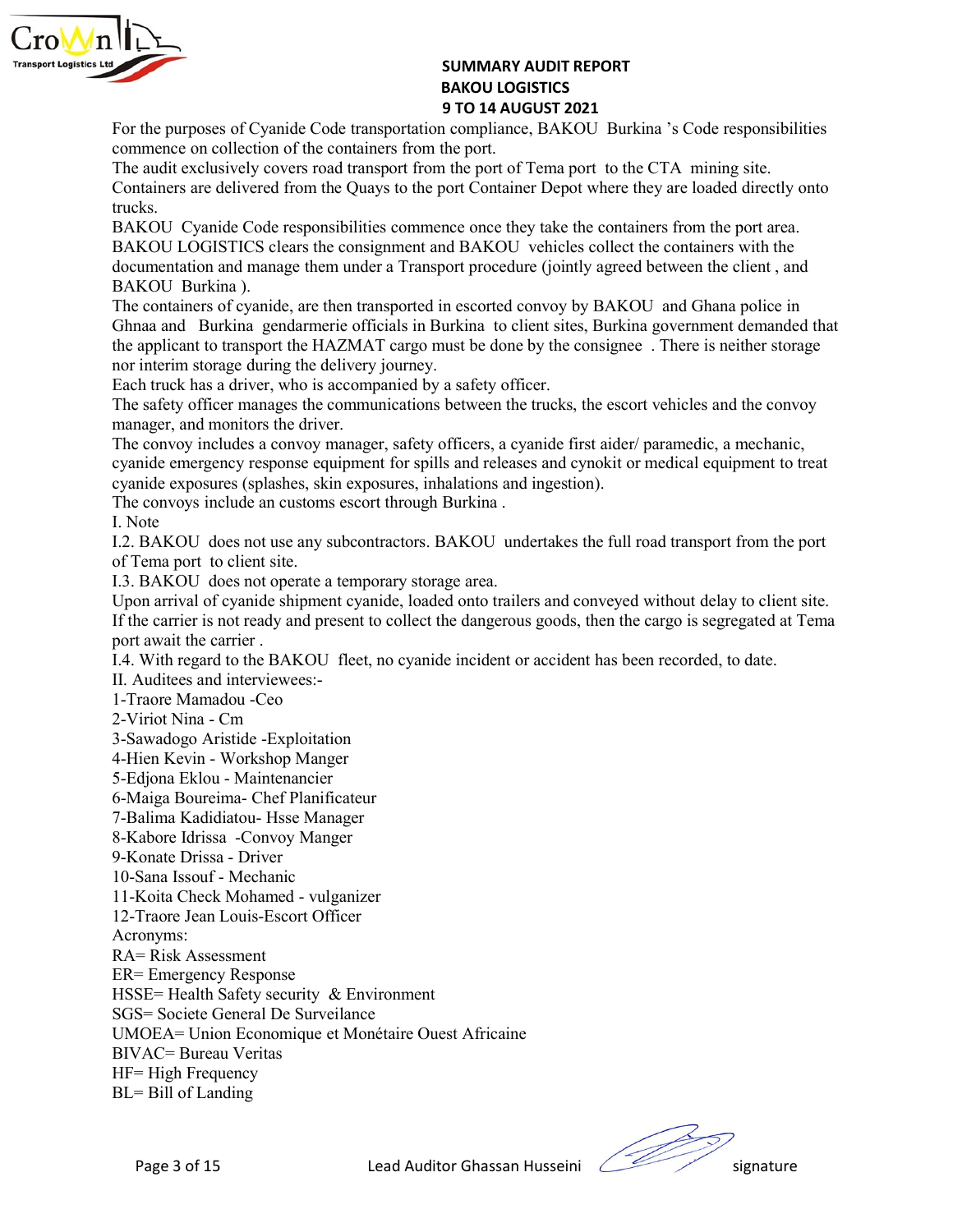

SUMMARY AUDIT REPORT<br>BAKOU LOGISTICS<br>9 TO 14 AUGUST 2021 SUMMARY AUDIT REPORT<br>BAKOU LOGISTICS<br>9 TO 14 AUGUST 2021 SUMMARY AUDIT REPORT<br>BAKOU LOGISTICS<br>9 TO 14 AUGUST 2021 SUMMARY AUDIT REPORT<br>
BAKOU LOGISTICS<br>
Auditor's Finding<br>
This operation is<br>
X in full compliance<br>
<br>
Lin substantial compliance \*(see below)

SUMMARY AUDIT REPORT<br>
BAKOU LOGISTICS<br>
Auditor's Finding<br>
This operation is<br>
X in full compliance<br>
<br>
<br>
Cin substantial compliance \*(see below)<br>
<br>
Chot in compliance SUMMARY AUDIT REPORT<br>
BAKOU LOGISTICS<br>
Auditor's Finding<br>
This operation is<br>
X in full compliance<br>
<br>
<br>
Eximpliance<br>
<br>
<br>
This substantial compliance<br>
<br>
<br>
with the International Cyanide Management Code. SUMMARY AUDIT REPORT<br>
BAKOU LOGISTICS<br>
9 TO 14 AUGUST 2021<br>
This operation is<br>
X in full compliance<br>  $\Box$ in substantial compliance \*(see below)<br>  $\Box$ not in compliance<br>
with the International Cyanide Management Code. SUMMARY AUDIT REPORT<br>
BAKOU LOGISTICS<br>
9 TO 14 AUGUST 2021<br>
This operation is<br>
X in full compliance<br>
<br>
Lim substantial compliance \*(see below)<br>
<br>
Lim substantial compliance \*(see below)<br>
<br>
Audit Company: Crown Transport & **SUMMARY AUDIT REPORT<br>
BAKOU LOGISTICS<br>
Auditor's Finding<br>
This operation is<br>
X in full compliance<br>
Lim substantial compliance<br>
\*(see below)<br>
Compliance<br>
with the International Cyanide Management Code.<br>
Audit Company: Crow** SUMMARY AUDIT REPORT<br>
BAKOU LOGISTICS<br>
Auditor's Finding<br>
This operation is<br>
X in full compliance<br>
Elms substantial compliance<br>
\*(see below)<br>
Elms substantial company: Crown Transport & Logistics<br>
Audit Team Leader: Ghassa SUMMARY AUDIT REPORT<br>
BAKOU LOGISTICS<br>
Auditor's Finding<br>
This operation is<br>
X in full compliance<br>
Clin substantial compliance \*(see below)<br>
End in compliance<br>
with the International Cyanide Management Code.<br>
Audit Company

SUMMARY AUDIT REPORT<br>
BAKOU LOGISTICS<br>
Auditor's Finding<br>
This operation is<br>
X in full compliance<br>
Clim substantial compliance<br>
with the International Cyanide Management Code.<br>
Audit Company: Crown Transport & Logistics<br>
A

This operation is<br>
X in full compliance<br>
Lim substantial compliance<br>
"The substantial compliance" (see below)<br>
Mudit Company: Crown Transport & Logistics Audit Team Leader: Ghassan Husseini<br>
Date: 26-8-2021<br>
Name: Ghassan X in full compliance \*(see below)<br>
I Insideratial compliance \*(see below)<br>
Audit Team Leader: Ghassan Husseini<br>
I. Matti Company: Crown Transport & Logistics<br>
Audit Team Leader: Ghassan Husseini<br>
I. Shane: Ghassan Husseini Fin substantial compliance \*(see below)<br>
Chot in compliance<br>
Audit Company: Crown Transport & Logistics<br>
Audit Team Leader: Ghassan Husseini<br>
F-mail: ghass@etllwa.com<br>
Names and Signature of Transportation Auditor:<br>
Manne: Find in compliance<br>
with the International Cyanide Management Code.<br>
Audit Team Leader: Ghassan Husseini<br>
E-mail: ghass@ctllwa.com<br>
Names and Signature of Transportation Auditor:<br>
Name: Ghassan Husseini<br>
Signature<br>
Managem with the International Cyanide Management Code.<br>
Audit Company: Crown Transport & Logistics Audit Team Leader: Ghassan Husseini<br>
E-mail: ghass@ctllwa.com<br>
Name: Ghassan Husseini Signature<br>
Name: Ghassan Husseini Signature<br> Audit Company: Crown Transport & Logistics Audit Team Leader: Ghassan Husseini<br>
E-mail: <u>ehass@ctllwa.com</u><br>
Name: Ghassan Husseini Signature Date: 26-8-2021<br>
1 attest that I meet the criteria for knowledge, experience and Audit Company: Crown Transport & Logistics Audit Team Leader: Ghassan Husseini<br>
F-mail: ghass@ctllwa.com<br>
Names and Signature of Transportation Auditor:<br>
Mame: Ghassan Husseini<br>
Signature David Team Leader, established by Audit Company: Crown Transport & Logistics<br>
E-mail: ghass@etllwa.com<br>
Names and Signature of Transportation Auditor:<br>
Management Code Verification<br>
Audit Team Leader, established by the International Cyanide Management Ins E-mail: ghass@ctllwa.com<br>
Names and Signature of Transportation Auditor:<br>
Mame: Ghassan Husseini Signature Date: 26-8-2021<br>
1 attest that I meet the criteria for knowledge, experience and conflict of interest for Code Veri Name: Ghassan Husseini Signature Date: 26-8-2021<br>
I attest that I meet the criteria for knowledge, experience and conflict of interest for Code Verification<br>
Audit Team Leader, cstablished by the International Cyanide Mana

Names and Signature of Transportation Auditor:<br>
Name: Ghassan Husseini Signature<br>
1 attest that I meet the criteria for knowledge, experience and conflict of interest for Code Verification<br>
Audit Team Leader, established b

Signed

Page 4 of 15 Lead Auditor Ghassan Husseini Read Auditor Ghassan Husseini Signature<br>Page 4 of 15 Lead Auditor Ghassan Husseini Signature<br>Page 4 of 15 Lead Auditor Ghassan Husseini Signature<br>Page 4 of 15 Lead Auditor Ghassan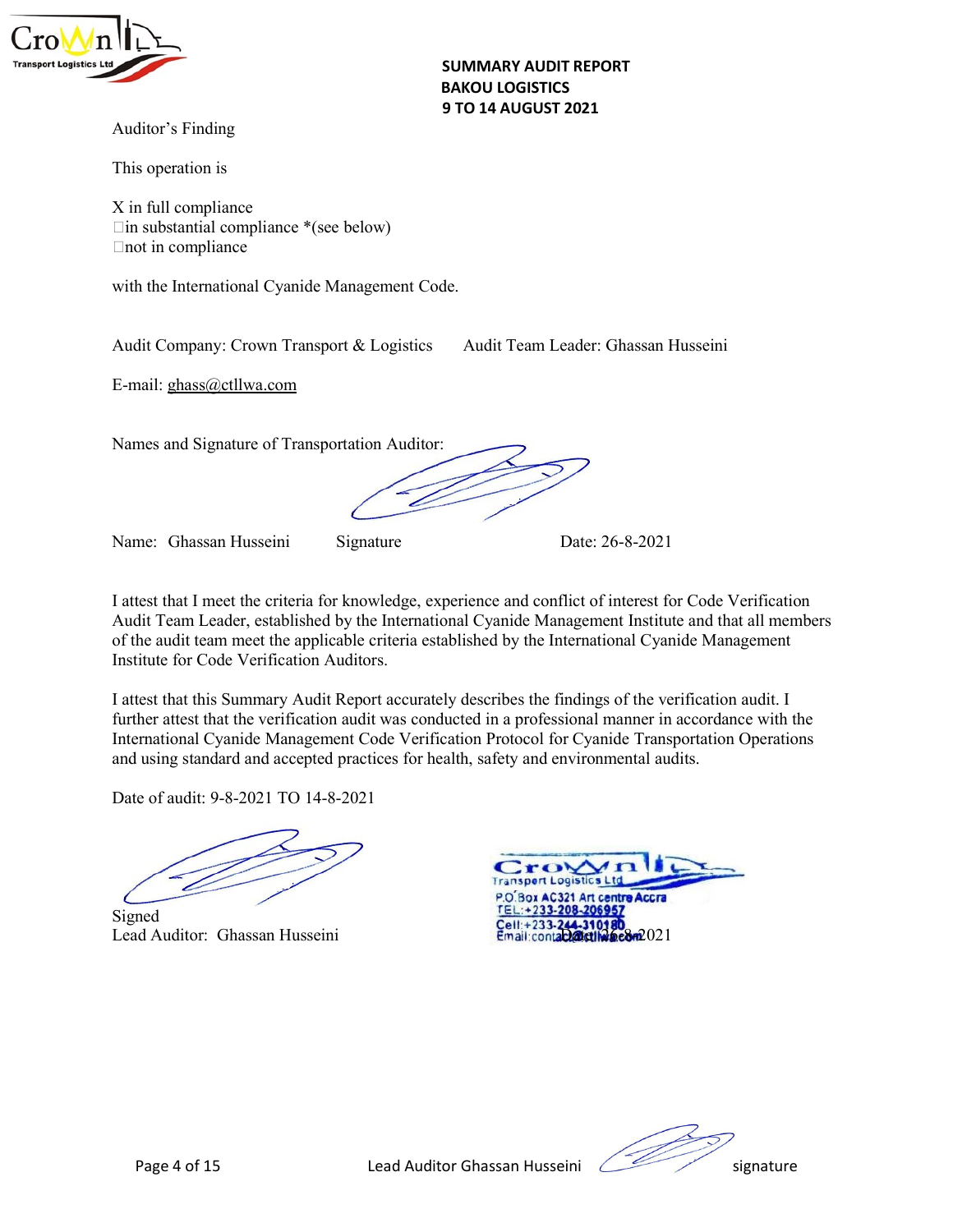

## SUMMARY AUDIT REPORT<br>BAKOU LOGISTICS<br>9 TO 14 AUGUST 2021<br>nner that minimizes the<br>and releases. SUMMARY AUDIT REPORT<br>BAKOU LOGISTICS<br>9 TO 14 AUGUST 2021<br>nner that minimizes the<br>and releases.<br>rt routes to minimize the potential for accidents and SUMMARY AUDIT REPORT<br>BAKOU LOGISTICS<br>9 TO 14 AUGUST 2021<br>nner that minimizes the<br>and releases.<br>*A routes to minimize the potential for accidents and* SUMMARY AUDIT REPORT<br>
BAKOU LOGISTICS<br>
9 TO 14 AUGUST 2021<br>
sport cyanide in a manner that minimizes the<br>
potential for accidents and releases.<br>
Select cyanide transport routes to minimize the potential for accidents and<br> SUMMARY AUDIT REPORT<br>
BAKOU LOGISTICS<br>
9 TO 14 AUGUST 2021<br>
sport cyanide in a manner that minimizes the<br>
potential for accidents and releases.<br>
Select cyanide transport routes to minimize the potential for accidents and<br> SUMMARY AUDIT REPORT<br>
BAKOU LOGISTICS<br>
9 TO 14 AUGUST 2021<br>
sport cyanide in a manner that minimizes the<br>
potential for accidents and releases.<br>
Select cyanide transport routes to minimize the potential for accidents and<br>

SUMMARY AUDIT REPORT<br>
BAKOU LOGISTICS<br>
9 TO 14 AUGUST 2021<br>
1. TRANSPORT: Transport cyanide in a manner that minimizes the<br>
potential for accidents and releases.<br>
Transport Practice 1.1: Select cyanide transport routes to releases.

SUMMARY AUDIT REPORT<br>
BAKOU LOGISTICS<br>
1. TRANSPORT: Transport cyanide in a manner that minimizes the<br>
potential for accidents and releases.<br>
Transport Practice 1.1: Select cyanide transport routes to minimize the potentia SUMMARY AUDIT REPORT<br>
BAKOU LOGISTICS<br>
9 TO 14 AUGUST 2021<br>
1. TRANSPORT: Transport cyanide in a manner that minimizes the<br>
potential for accidents and releases.<br>
Transport Practice 1.1: Select cyanide transport routes to SUMMARY AUDIT REPORT<br>
BAKOU LOGISTICS<br>
9 TO 14 AUGUST 2021<br>
1. TRANSPORT: Transport eyanide in a manner that minimizes the<br>
potential for accidents and releases.<br>
Transport Practice 1.1: Select cyanide transport protes to **BAKOU LOGISTICS**<br> **BAKOU LOGISTICS**<br> **BAKOU LOGISTICS**<br> **BAKOU LOGISTICS**<br> **BAKOU LOGISTICS**<br> **EXECUTE TO THE CONSTANT:** Transport practice 1.1: Select cyanide transport routes to minimize the potential for accidents and<br> **EXEMPLE SUMMARY AUDIT REPORT<br>
BAKOU LOGISTICS<br>
1. TRANSPORT: Transport cyanide in a manner that minimizes the<br>
potential for accidents and releases.<br>
Transport Practice 1.1: Select cyanide transport routes to minimize the IF THE SET THE SUMMARY AUDIT REPORT<br>
IS UMMARY AUDIT REPORT<br>
IT TRANSPORT: Transport cyanide in a manner that minimizes the<br>
potential for accidents and releases.<br>
Transport Practice 1.1: Select cyanide transport routes t** SUMMARY AUDIT REPORT<br>
1. TRANSPORT: Transport cyanide in a manner that minimizes the<br>
potential for accidents and releases.<br>
Transport Practice 1.1: Select cyanide transport routes to minimize the potential for accidents a **EXECT:**<br> **EXECT:**<br> **EXECT:**<br> **EXECT:**<br> **EXECT:**<br> **EXECT:**<br> **EXECT:**<br> **EXECT:**<br> **EXECT:**<br> **EXECT:**<br> **EXECT:**<br> **EXECT:**<br> **EXECT:**<br> **EXECT:**<br> **EXECT:**<br> **EXECT:**<br> **EXECT:**<br> **EXECT:**<br> **EXECT:**<br> **EXECT:**<br> **EXECT:**<br> **EXECT:**<br> **E** SUMMARY ADDITEEPORT<br> **EXANSPORT:** Transport cyanide in a manner that minimizes the<br>
potential for accidents and releases.<br> **Fransport Practice 1.1:** Select cyanide transport routes to minimize the potential for accidents a **BAKO UNITERTY AND SET USE CONSTRANT CONSTRANT CONSTRANT CONSTRANT (SERVIT AND TO 14 AUGUST 2021**<br> **Transport Practice 1.1: Select cyanide in a manner that minimizes the potential for accidents and<br>
releases.**<br>
The operati **1. TRANSPORT:** Transport cyanide in a manner that minimizes the<br>potential for accidents and releases.<br> **Transport Practice 1.1:** Select cyanide transport routes to minimize the potential for accidents a<br>
The operation is potential for accidents and releases.<br> **Transport Practice 1.1: Select cyanide transport routes to minimize the potential for accidents and<br>
The operation is<br>
The substantial compliance with Transport Practice 1.1<br>
Conside** 

conditions.

**Transport Practice 1.1: Select cyanide transport routes to minimize the potential for accidents and<br>
The operation is<br>**  $\blacksquare$  **The substantial compliance<br>
Simulation in compliance with Transport Practice 1.1<br>
Summarize th** *releases.*<br>
The operation is<br>
In substantial compliance with Transport Practice 1.1<br>
In substantial compliance with<br>
Summarize the basis for this Finding/Deficiencies Identified:<br>
Bakou developed road risk assessment and The operation is<br>
In substantial compliance<br>
In in substantial compliance<br>
In in substantial compliance<br>
In in compliance with<br>
Summarize the basis for this Finding/Deficiencies Identified:<br>
Bakou developed road risk asses The operation is<br>  $\Box$  The substantial compliance with Transport Practice 1.1<br>  $\Box$  m substantial compliance with<br>
Summarize the basis for this Finding/Deficiencies Identified:<br>
Bakou developed road risk assessment and Jo Fin substantial compliance<br>
Summarize the basis for this Finding Operficiencies Identified:<br>
Bakou developed road risk assessment and olouracy plan has date of departure, where it is going, final<br>
destination, trip distanc

Frontine compliance with<br>
Bakou developed road risk assessment and Journey plan has date of departure, where it is going, final<br>
destination, trip distance, loading and discharge order, truck number, remote number<br>
If they Summarize the basis for this Finding/Deficiencies Identified:<br>Bakou developed road risk assessment and Journey plan has date of departure, colating and schination, trip distance, loading and discharge order, truck numbers Summarize the basis for this Finding/Deficiencies Identified:<br>Bakou developed road risk assessment and Journey plan has date of departure, where it is going, final<br>destination, trip distance, loading and discharge order, t Bakou developed road risk assessment and Journey plan has date of departure, where it is going, final<br>destination, trip distance, loading and distcharge order, transk number, remote number<br>If they have a comment for change Bakou developed road risk assessment and Journey plan has date of departure, where it is going, final<br>destination, trip distance, loading and discharge order, truck number, remote number<br>They have a comment for change of r destination, trip distance, loading and discharge order, truck number, remote number<br>If they have a comment for change of rotiet, condition and emergency numbers as well.<br>TMP and journey plan provides details black out are If they have a comment for change of route, condition and emergency numbers as well.<br>
TMP and journey plan provides details black out areas are identified and managed, route are selected.<br>
Also identifies rest point and re TMP and journey plan provides details black out areas are identified and managed, route are selected.<br>Also identifies rest point and rest points are audited as fit for purpose.<br>One diligence on the port operation is done b Also identifies rest point and rest points are audited as fit for purpose.<br>Due diligence on the port operation is done by ORICA. Samsung AGR<br>Moreover, evaluation of roads, surveys, route risk assessment and also an update Due diligence on the port operation is done by ORICA. Samsung AGR<br>
Morcover, evaluation of roads, surveys, route risk assessment and also an update on the road changing<br>
routditions.<br>
routditions.<br>
Freedback on the route i Moreover, evaluation of roads, surveys, route risk assessment and also an update on the road changing<br>coutinosts uced for cyanide deliveries.<br>Feedback on the route is received from drivers via journey plan.<br>The LERP and Tr conditions.<br>The ERP and Transport Management Plan (TMP) require that routes are reassessed each month or more<br>The ERP and Transport Management Plan (TMP) requires<br>the routes are reassessed each month or more<br>frequently if routes used for cyanide deliveries.<br>
Fredback on the route is received from drivers via journey plan.<br>
The FRP and Transport Management Plan (TMP) require that routes are reassessed each month or more<br>
Trequently if the es Feedback on the route is received from drivers via journey plan.<br>The ERP and Transport Management Plan (TMP) require that routes are reassessed each month of<br>requently if the season changes / requires.<br> Corrugs the convoy The FRP and Transport Management Plan (TMP) require that routes are reassessed each month or more<br>frequently if the esseon changes / requires.<br>Pororioging the convoy the Secor Commander provides real time risk management o The ERP and Transport Management Plan (TMP) require that routes are reassessed each month or more<br>frequently if the season changes / requires.<br>
Frequencity if the scanson change is required in the Eulor Diournal phorology frequently if the season changes / requires,<br>During the convoy the Escort Commander provides real time risk management on the route condition.<br>Dering the convoy the Escort Commander in the Find of journey plan produced by During the convoy the Escort Commander provides real time risk management on the route condition.<br>
Fectbook on the route is also documented in the End of journey plan<br>
Fedbook on the route is also documented in the Figure Feedhack on the route is also documented in the Find of journey plan produced by the Fscort Commander<br>Following each voyage and clearly stated and elaborated in the journey plan.<br>This is used as an awareness tool for convo following each voyage and clearly stated and elaborated in the journey plan.<br>This is used as an awareness tool for convoy personnel and discussed during the pre-trip briefing of the<br>This is used as an awareness tool for co This is used as an awareness tool for convoy personnel and discussed during the pre-trip briefing of the next convoy.<br>The dealect vary when accument take into consideration everything from road conditions, to population, t mext convoy, man document take into consideration everything from road conditions, to<br>The freedack / journey plan document take into consideration everything from road conditions, to<br>The data from this sheet is transferred

ise the level of risk on the road and if the reak or the number of hazards is inceasing or reducing.<br>
The page 5 or except takes this into account in their journey planning.<br>
The risk assessments are currently reviewed yea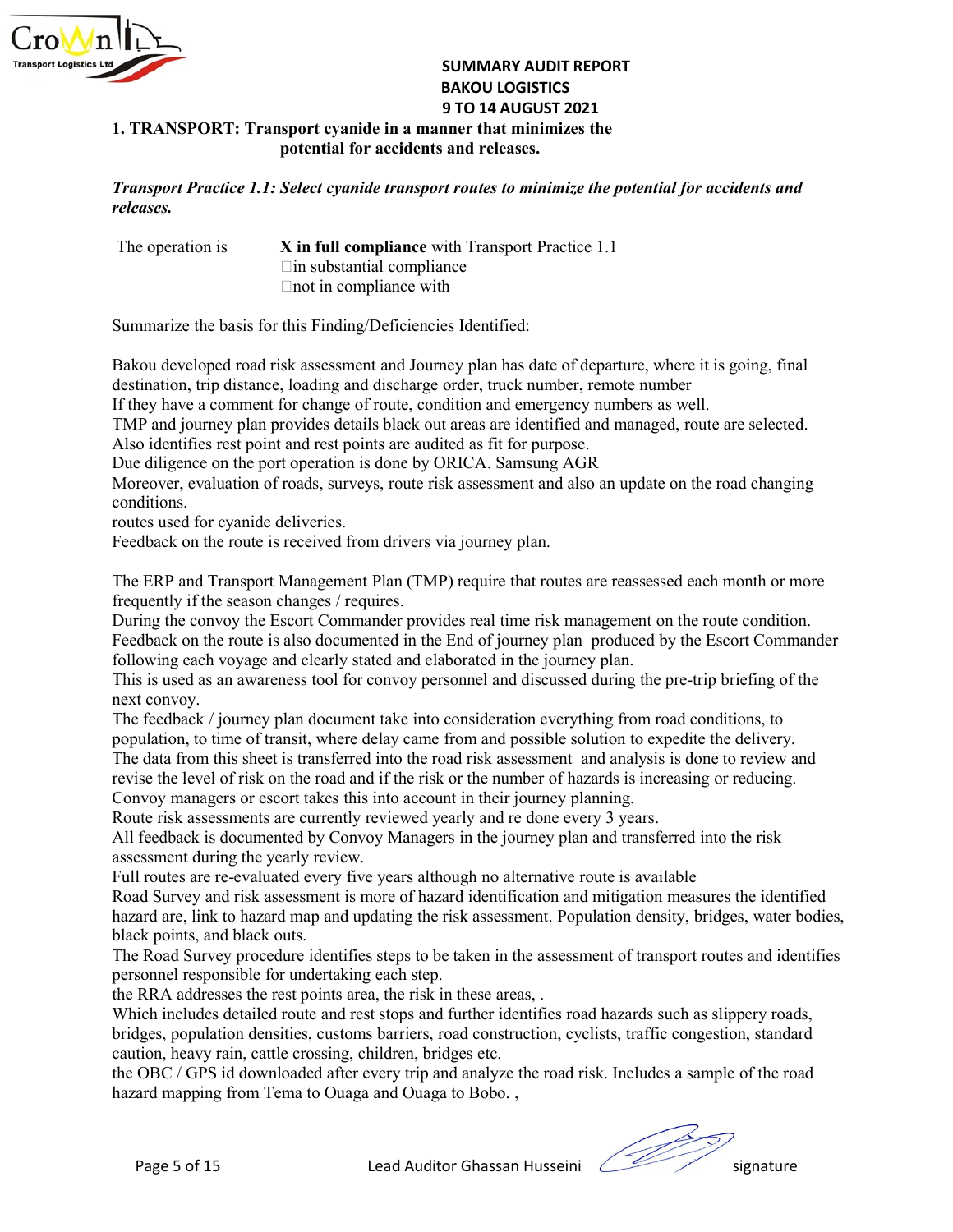

SUMMARY AUDIT REPORT<br>BAKOU LOGISTICS<br>9 TO 14 AUGUST 2021<br>1 route considers the risks and the assessment of the risks<br>te has been analyzed in order to minimize the potential SUMMARY AUDIT REPORT<br>BAKOU LOGISTICS<br>9 TO 14 AUGUST 2021<br>I route considers the risks and the assessment of the risks<br>te has been analyzed in order to minimize the potential SUMMARY AUDIT REPORT<br>BAKOU LOGISTICS<br>9 TO 14 AUGUST 2021<br>1 route considers the risks and the assessment of the risks<br>te has been analyzed in order to minimize the potential<br>nfrastructure and condition is analyzed and contr SUMMARY AUDIT REPORT<br>
BAKOU LOGISTICS<br>
9 TO 14 AUGUST 2021<br>
Road Risk Assessment Tema Ouaga is 1165 KM route considers the risks and the assessment of the risks<br>
as well.<br>
Transport management plan ensures that the route h **SUMMARY AUDIT REPORT**<br> **BAKOU LOGISTICS**<br> **BAKOU LOGISTICS**<br> **BAKOU LOGISTICS**<br> **PTO 14 AUGUST 2021**<br>
Transport management plan ensures that the route has been analyzed in order<br>
and impacts for accidents and releases.<br>
A **SUMMARY AUDIT REPORT**<br> **EXERCT BAKOU LOGISTICS**<br> **STO 14 AUGUST 2021**<br> **Road Risk Assessment Tema Ouaga is 1165 KM route considers the risks and the assessment of the risks<br>
as well.<br>
Transport management plan ensures tha** 

**SUMMARY AUDIT REPORT**<br> **BAKOU LOGISTICS**<br> **BAKOU LOGISTICS**<br> **BAKOU LOGISTICS**<br> **BAKOU LOGISTICS**<br> **EVALUES AND TO 14 AUGUST 2021**<br> **EVALUES 2021**<br> **EVALUES**<br> **EVALUES**<br> **EVALUES**<br> **EVALUES**<br> **EVALUES**<br> **EVALUES**<br> **EVALUE SUMMARY AUDIT REPORT**<br> **BAKOU LOGISTICS**<br> **BAKOU LOGISTICS**<br> **ROBIT COMPT BAKOU LOGISTICS**<br> **ROBIT COMPT AND AUGUST 2021**<br> **DOMES** TREAS ASSESS TRANGED TREAS AND TREAS AND TREASURE TO THE TREASURE THE SAME TREASURE TO ALS **EXERCT:**<br> **EXERCT:**<br> **EXERCT:**<br> **EXERCT:**<br> **EXERCT:**<br> **EXERCT:**<br> **EXERCT:**<br> **EXERCT:**<br> **EXERCT:**<br> **EXERCT:**<br> **EXERCT:**<br> **EXERCT:**<br> **EXERCT:**<br> **EXERCT:**<br> **EXERCT:**<br> **EXERCT:**<br> **EXERCT:**<br> **EXERCT:**<br> **EXERCT:**<br> **EXERCT:**<br> **E BAKOU LOGISTICS**<br> **BAKOU LOGISTICS**<br> **BAKOU LOGISTICS**<br> **BAKOU LOGISTICS**<br> **BAKOU LOGISTICS**<br> **BAKOU LOGISTICS**<br> **BARO TRIGISTICS**<br> **EXERT TRIGISTIC TRIGISTICS**<br> **PARO TRIGIST TRIGIST TRIGIST TRIGIST TRIGIST TRIGIST TRIGI EXEMPLE 12**<br> **THE REVALUAT CONSTIGES**<br> **ROAD RIGHT STAND IS AROU LOGISTICS**<br> **ROAD RIGHT STAND ANOT STAND ANOT TO A AUGUST 2021**<br>
Transport management plan ensures that the route has been analyzed in order to minimize the **EXECT:**<br> **EXECT:**<br> **EXECT:**<br> **EXECT:**<br> **EXECT:**<br> **EXECT:**<br> **EXECT:**<br> **EXECT:**<br> **EXECT:**<br> **EXECT:**<br> **EXECT:**<br> **EXECT:**<br> **EXECT:**<br> **EXECT:**<br> **EXECT:**<br> **EXECT:**<br> **EXECT:**<br> **EXECT:**<br> **EXECT:**<br> **EXECT:**<br> **EXECT:**<br> **EXECT:**<br> **E SUMMARY AUDIT REPORT**<br> **EXERCT: BAKOU LOGISTICS**<br> **EXERCT ANOTE TO 14 AUGUST 2021**<br> **EXERCT ASSESSMENT TEMAL CONSULS 2021**<br> **EXERCT ASSESSMENT MEAT AND THE SERCT AND THE SERCT AND THE SERCT THE THEORY OF A CONSULT THE S THE SURFACT SURFACT SET SURFACT SET SURFACT SET SURFACT SURFACT SURFACT SURFACT SURFACT SURFACT SURFACT SURFACT SURFACT THE SURFACT SURFACT SURFACT SURFACT SURFACT SURFACT SURFACT SURFACT SURFACT SURFACT SURFACT SURFACT S SUMMARY AUDIT REPORT**<br> **BAKOU LOGISTICS**<br> **BAKOU LOGISTICS**<br> **BAKOU LOGISTICS**<br> **ROGINERY CONTEXT COMPLEM**<br> **EXERC**<br> **ROGINERY CONTEXT AND THE CONTEXT CONTEXT AND THE SET CONTINUES TO A ANGLE THEORY IS and timpacts for ac EXERCT:**<br> **EXERCT:**<br> **EXERCT:**<br> **EXERCT:**<br> **EXERCT:**<br> **EXERCT:**<br> **EXERCT:**<br> **EXERCT:**<br> **EXERCT:**<br> **EXERCT:**<br> **EXERCT:**<br> **EXERCT:**<br> **EXERCT:**<br> **EXERCT:**<br> **EXERCT:**<br> **EXERCT:**<br> **EXERCT:**<br> **EXERCT:**<br> **EXERCT:**<br> **EXERCT:**<br> **E EXPRET SET CONSTRESS ASSESSMED AT A SUMMARY AUDIT REPORT**<br> **ERP CONT A AUGUST 2021**<br> **ERROR CONT A AUGUST 2021**<br> **ERROR CONT A AUGUST 2021**<br> **ERROR CONTAINS ASSESSMEDIAT TO USE TO CONTACT AND THE CONTACT CONTACT TO THE CO EXEMPLE 12**<br> **EXEMPLE 12**<br> **EXEMPLE 12**<br> **EXEMPLE INDISTICS**<br> **EXEMPLE INTEREM INTO THE ALUGEST 2021**<br> **EXEMPLE TRESPONT TO THE ALUGEST 2021**<br> **EXEMPLE TRESPONT TO THE PROPOSED TO THE PROPOSED TO THE PROPOSED TO THE PROPO** 

**EXEMPLE THE COMMARY AUDIT REPORT<br>
BAKOU LOGISTICS<br>
BAKOU LOGISTICS<br>
BAKOU LOGISTICS<br>
BAKOU LOGISTICS<br>
ROBA RISH ASSESSIMENT TERING TRISH TRISHS AND TO TO TO A AUGUST 7021<br>
Transport management plan ensures that the route Example 11**<br> **EXANGU LOGISTICS**<br> **EXANGU LOGISTICS**<br> **EXANGU LOGISTICS**<br> **EXANGU LOGISTICS**<br> **EXANGU TO CONTERVIDUE AND THE TO THE SURFORM TO THE SURFORM TO THE SURFORM TO THE SURFORM THE SURFORM AND IMPORT TO THE SURFORM EXEL THE CONSTRANT CONSTRANT CONSTRANT CONSTRANT CONSTRANT CONSTRANT CONSTRANT CONSTRANT (THE SURFANT CONSTRANT CONSTRANT CONSTRANT CONSTRANT CONSTRANT CONSTRANT CONSTRANT CONSTRANT CONSTRANT CONSTRANT CONSTRANT CONSTRANT 370 14 AUGUST 2021**<br>**370 14 AUGUST 2021**<br>**38 well.**<br>**STrangorm management plan ensures that the route has been analyzed in order to minimize the potential<br>Trangorio management plan ensures that the route has been analyzed** Road Risk Assessment Tema Ouaga is 1165 KM route considers the risks and the assessment of the risks<br>In Transport management plan ensures that the route has been analyzed in order to minimize the potential<br>and impacts for as well.<br>
Transport management plan ensures that the route has been analyzed in order to minimize the p<br>
Transport management plan ensures that the route has been analyzed in order to minimize the p<br>
and impacts for accide and impacts for accidents and releases.<br>Also ensures road risk assessment is used with infrastructure and condition is analyzed and controlled.<br>Each delivery is undertaken via vorwy,<br>Each delivery is undertaken via vorwy,<br> Also ensures road risk assessment is used with infrastructure and condition is analyzed and cont<br>Each delivery is undertaken via convoy.<br>Bakou have also developed a list of authorized rest & stop points that can be used al Fach delivery is undertaken via convoy.<br>Bakou lawe also developed a list of authorized rest & stop points that can be used along transport routes.<br>Bakou lawe also developed a list of authorized rest & stop points that can Bakou have also developed a list of authorized rest & stop points that can be used along transport routes.<br>The road risk sussessment highlights areas of significiant population density and the control measures<br>The survey t The road risk assessment highlights areas of significant population density and the control measures<br>needed to address the potential for accidents and releases or the potential impacts of accidents and<br>releases ment measur needed to address the potential for accidents and releases or the potential impacts of accidents and<br>treleases.ment measures.<br>The survey team meet to discuss issues or concerns with the client and drivers.<br>On completion, c releases.ment measures.<br>The survey team meet to discuss issues or concerns with the client and drivers.<br>The survey team meet to discuss issues or concerns with the client and drivers.<br>Prior to any voyage departure,<br>Their t The survey team meet to discuss issues or concerns with the client and drivers.<br>On completion, copies of the RRA to client.<br>Prior to any voyage departure,<br>Prior to any voyage departure,<br>the RRP contants a list of condacts On completion, copies of the RRA to client.<br>
Prior to any voyage departure, the first including the client that positive communication must be checked with<br>
the FRP contains a list of contacts including the client ehad sc the FRP contains a list of contacts including the client that positive communication must be checked with<br> **4.** The communities its consulted and involved limiting their role to crowd control. Bakou sent letter to all<br> **4** any additional issues with the proposed route can be addressed at this stage.<br>
• The communities that they pass though their territories seeking cooperation and explaining the dangers of<br>
communities that they pass though • The community is consulted and involved limiting their role to crowd control. Bakou sent letter to all<br>communities that they pass though their territories secking cooperation and explaining the dangers of<br>examplementati ass though their territories seeking cooperation and explaining the dangers of core responsibility of the community is not to get close or involved during an over exponsibility of the community is not to get close or invol core responsibility of the community is not to get close or involved during an<br>y ground or surface water until it is declared safe to do so by the authority.<br>a permit issued by the authority applied by the end user and pai

**Inspired Practice 1.2:** Ensure that personnel operating cyanide handling and transport equipment<br>
perform their jobs with minimum risk to communities and the environment.<br>
Constantial compliance<br>
In substantial complianc Furthermore, Bakou has a permit issued by the authority applied by the end user and paid by the end user<br>
flakeu has a divised extending an endeal sponders and medical facilities as necessary of their roles and/or mutual Bakou has advised external responders and medical facilities as necessary of their roles and/or mutual aid<br>Bakou ER contact list has been updated periodically external res-ponders are advised of their roles during<br>an emerg Bakou has advised external responders and medical facilities as necessary of their roles and/or mutual aid<br>during an emergency response.<br>The antergency responses have all training coordinated by Bakou.<br>He or gendarmeric un during an emergency response.<br>
Dakou ER contact list has been updated periodically external res-ponders are advised of their roles during<br>
an emergency response from a hold heliers and training coordinated by Bakou.<br>
To li Bakou ER contact list has been updated periodically external res-ponders are advised of their roles during<br>an emergency response through letters and training condinated by Bakou.<br>Police or gendarmerie undergo awareness be an emergency response through letters and training coordinated by Bakou.<br>
Police or gendamente undergo avareness before participating in convoys.<br>
In the event of an emergency, they primarily provide protection functions Police or gendamerie undergo awareness before participating in convoys.<br>
In the event of an energency, they primarily provide protection functions which the event of an energency, they primarily provide protection functio In the event of an emergency, they primarily provide protection functions which is not<br>
for their normal roles.<br>
External agencies including police, fireman, hospital etc.<br>
External agencies including police, fireman, hos of their normal roles.<br>
External agencies including police, fireman, hospital etc.<br>
External agencies including police, fireman, hospital etc.<br> **Transport Practice 1.2:** Ensure that personnel operating cyanide handling and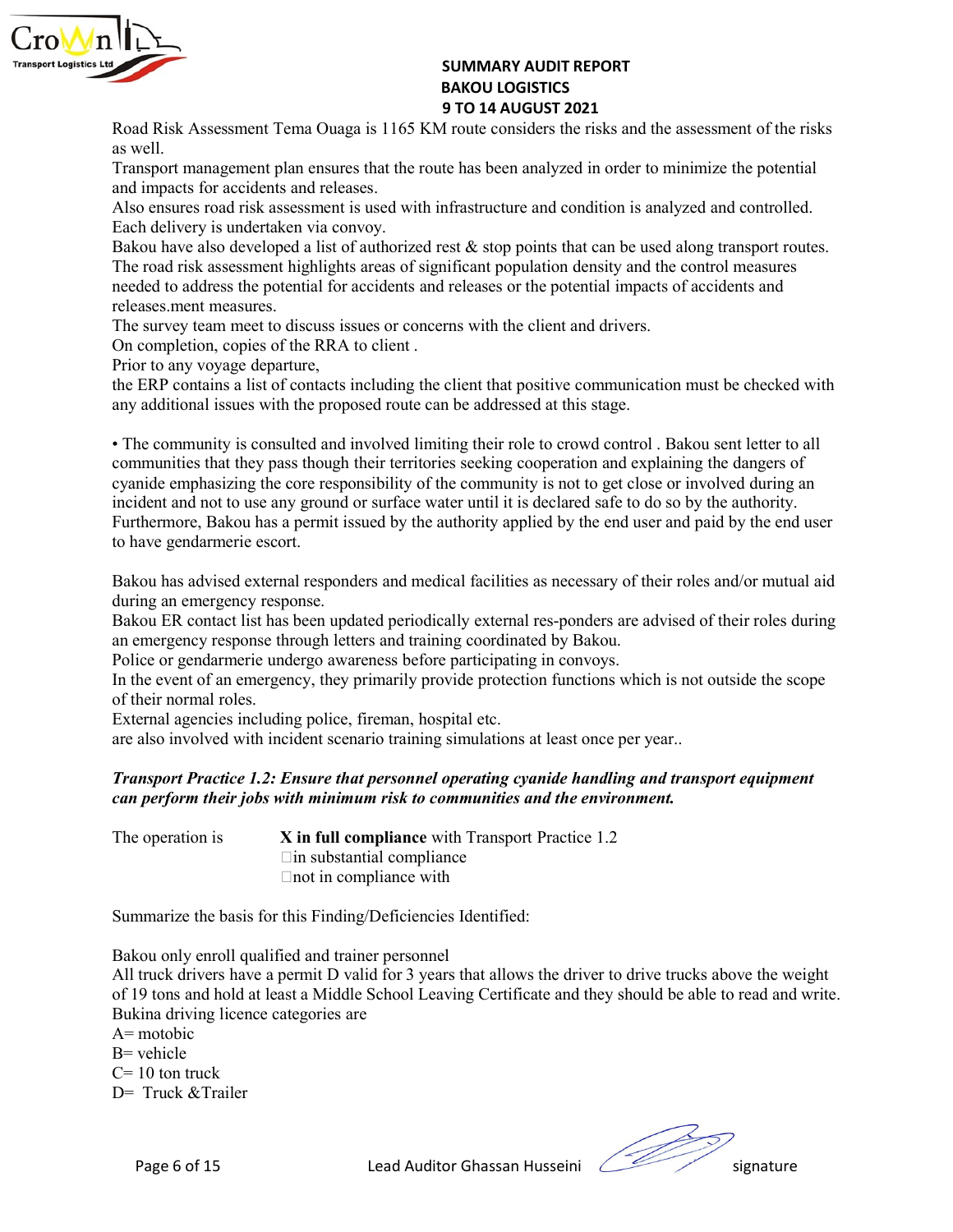

# SUMMARY AUDIT REPORT<br>BAKOU LOGISTICS<br>9 TO 14 AUGUST 2021<br>portation of hazardous materials , cyanide transport , ,

- 
- 

SUMMARY AUDIT REPORT<br>BAKOU LOGISTICS<br>9 TO 14 AUGUST 2021<br>portation of hazardous materials , cyanide transport , , SUMMARY AUDIT REPORT<br>BAKOU LOGISTICS<br>9 TO 14 AUGUST 2021<br>portation of hazardous materials , cyanide transport , ,<br>lished for cyanide drivers: SUMMARY AUDIT REPORT<br>
E= Bus<br>
F= Disabled<br>
Training done are: First aid & firefighting, transportation of hazardous material<br>
defensive driving course.<br>
Minimum training requirements have been established for cyanide drive SUMMARY AUDIT REPORT<br>
E= Bus<br>
F= Disabled<br>
Training done are: First aid & firefighting, transportation of hazardous material<br>
defensive driving course.<br>
Minimum training requirements have been established for cyanide drive SUMMARY AUDIT REPORT<br>
E= Bus<br>
F= Disabled<br>
Training done are: First aid & firefighting, transportation of hazardous materials , cyanide transport , ,<br>
defensive driving course.<br>
Minimum training requirements have been esta **SUMMARY AUDIT REPORT<br>
BAKOU LOGISTICS**<br>
BAKOU LOGISTICS<br> **E**= Bus<br>
F= Disabled<br>
Training done are: First aid & firefighting, transportation of hazardous materials , cyanide tra<br>
defensive driving course.<br>
Minimum training SUMMARY AUDIT REPORT<br>
E= Bus<br>
F= Disabled<br>
F= Disabled<br>
Training done are: First aid & firefighting, transportation of hazardous materials , cyanide transport , ,<br>
defensive driving requirements have been established for c **EXAMPLE 1988 SUMMARY AUDIT REPORT<br>
BAKOU LOGISTICS<br>
F= Disabled<br>
F= Disabled<br>
Training done are: First aid & firefighting, transportation of hazardous materials , cyanide t<br>
defensive driving course.<br>
Minimum training req** 

- 
- 
- 

**EFRALL CONTRIGUTE:**<br>
FERANCULOGISTICS<br>
FERANCULOGISTICS<br>
FERANCULOGISTICS<br>
FERANCULOGISTICS<br>
FERANCULOGISTICS<br>
FERANCULOGISTICS<br>
FERANCULOGISTICS<br>
Training done are: First aid & firefighting, transportation of hazardous m **SUMMARY AUDIT REPORT**<br> **E** Bus<br>
F= Disabled<br>
F= Disabled<br>
Training done are: First aid & firefighting, transportation of hazardous mate<br>
defensive driving course.<br> **PERENTA AUGUST 2021**<br>
Minimum training nequirements have **THE SET ISLAM IN SUMMARY AUDIT REPORT<br>
E-Bus<br>
F- Disabled<br>
Training done are: First aid & firefighting, transportation of hazardous materials , cyanide transport ,<br>
A First indicate that Bakou uses only trained, qualified Example 12**<br> **EXECT: SUMMARY AUDIT REPORT**<br> **EXECT: 9 TO 14 AUGUST 2021**<br> **EXECT: Properties**<br> **EXECT: Properties**<br> **EXECT: Properties**<br> **Properties**<br> **Properties**<br> **Properties**<br> **Properties**<br> **Properties**<br> **Pro EXEMPLE 1989**<br> **EXEMPLE 1999**<br> **EXEMPLE 1999**<br> **EXEMPLE 1999**<br> **EXEMPLE 1999**<br> **EXEMPLE 1999**<br> **EXEMPLE 1999**<br> **EXEMPLE 1999**<br> **EXEMPLE 1999**<br> **EXEMPLE 1999**<br> **CONET 14 AUGUST 2021**<br> **CONET 14 AUGUST 2021**<br> **CONET 14 AUGU Example 12**<br>
Brivers and Escort team have been trained and a Alexandron of hazardous materials , cyanide transport , <br> **Training done are:** First aid & firefighting, transportation of hazardous materials , cyanide transpo **EXEMPLE 1988**<br> **SUMMARY AUDIT REPORT**<br> **EXEMPLE 2021**<br> **EXEMPLE 2021**<br> **EXEMPLE 2021**<br> **EXEMPLE 2021**<br> **EXEMPLE 2021**<br> **EXEMPLE 2021**<br> **EXEMPLE 2021**<br> **PERIST ANGUS TRIST 2021**<br> **CONSTICS**<br> **PERIST AND EXEMPLE TRIST AND C The State of the State of the State of the State of the State of the State of the State of the State of the State of the Health, State The Disabled Members advantage come.<br>
Training done are: First aid & firefighting, tra EXECT:**<br>
EMERTE BASE STAND IN THE BOST CONSTICS<br>
EPREPT EXECT DISSENCT DATA AUGUST 2021<br>
Training done are: First aid & firefighting, transportation of hazardous materials , cyanide transport , ,<br>
defensive driving course **EXECT:**<br> **EXECT:**<br> **EXECT:**<br> **EXECT:**<br> **EXECT:**<br> **EXECT:**<br> **EXECT:**<br> **EXECT:**<br> **EXECT:**<br> **EXECT:**<br> **EXECT:**<br> **EXECT:**<br> **EXECT:**<br> **EXECT:**<br> **EXECT:**<br> **EXECT:**<br> **EXECT:**<br> **EXECT:**<br> **EXECT:**<br> **EXECT:**<br> **EXECT:**<br> **EXECT:**<br> **E** Records of this training are kept for future reference. **970 14 AUGUST 2021**<br>
Training done are: First aid & firefighting, transportation of hazardous materials , cyanide transport , Training redictions<br>
Minimum training requirements have been established for eyanide drivers:<br> E-house of this training and exceeds of this training data which are explained that a structure of the considerably divironment is a structure of the fighting (HES). The structured that devication of hazardous materials , F= Disabled<br>Iraining done are: First aid & firefighting, transportation of hazardous materials , cyanide transport , ,<br>The<br>inium training requirements have been established for cyanide drivers:<br>
Minimum training oneysine.<br> Training done are: First aid & firefighting, transportation of hazardous materials , cyanide transport , <br>definisive driving course.<br>
First aid & fire fighting<br>
First aid & fire fighting<br>
First aid & fire fighting<br>
First definitive driving course.<br>
Minimum training requirements have been established for eyanide drivers:<br>
First aid & fire fighting<br>
• Fraining on eyanide awareness, and FR<br>
• The Finding on eyanide awareness, and FR<br>
• FDC<br>
• • First aid & fire fighting<br>• Transport management plan indicates that Bakou uses only trained, qualified and licensed operators...<br>• Transport management plan indicates that Bakou uses only trained, qualified and licen **• DDC**<br> **Transport management plan indicates that Bakou uses only trained, qualified and licensed operators... An internal test is done as per procedure.**<br>
An internal test is done as per procedure.<br>
Drivers and Escort be training plan indicates that Bakou uses only trained, qualified and licensed operators...<br>the training plan shows the attendees matrix of the annual training done.<br>In spectrum of the anticle of the annual training done. blan indicates that Bakou uses only trained, qualified and licensed operators...<br>the training plan shows the attendees matrix of the annual training done.<br>In set procedure.<br>have been trained to perform their jobs in a mann

An internal test is done as per procedure.<br>
Drivers and Escort team have been trained to perform their jobs in a manner that minimizes the potential<br>
of royanicle releases and exposures.<br>
This process is complemented with

EXOU only uses equipment designed and manitained to operate within the loads It will be handling per entring procedures<br>
are transporting cyanide.<br>
And average the and cyanide handling procedures The TMP (transport manage Drivers and Facort team have been trained to perform their jobs in a manner that minimizes the potential<br>This process is complemented with structured training<br>Emergency simulations drill are carried out 2 times per year wh for cyanide releases and exposures.<br>
This process is complemented with structured training.<br>
This process is complemented with structured training.<br>
Emergency simulations drill are carried out 2 times per year where specif This process is complemented with structured training.<br>
This process is complemented with structured training<br>
Emergency simulations diffl are carried out 2 times per year where specific aspects of the<br>
Records of this tr Emergeney simulations drill are carried out 2 times per year where specific aspects of the emergency plan<br>Records of this training are kept for viaute vich external involvement.<br>The training are kept for thute reference.<br>T are valuated. at least 1 is for cyanide with external involvement.<br>
Records of this training are keypt for future reflerence.<br>
The freating parkix and records were reviewed to confirm training had scheduled and conducted.<br> Records of this training an leader for future reference.<br>
The training matrix and records were reviewed to confirm training had scheduled and conducted.<br>
The Health, Safety. Environment and Quality (HESQ) Manager explained The training matrix and records were reviewed to confirm training had scheduled and conducted.<br>The Health, Sacky, Environment and Quality (HESQ) Manager explained that a structured process has<br>theen established for the tra The Health, Safety. Environment and Quality (HESQ) Manager explained that a structured process has<br>been established for the teaming of new divives.<br>
The convoy carries all the necessary cyanide energency equipment (cyanide been established for the training of new drivers.<br>The convoy carries all the necessary eyapide energency equipment (cyanide releases and medical) with<br>them and they are under armed customs escort.<br> **Transport Practice 1.3:** The convoy carries all the necessary cyanide energency equipment (cyanide releases and medical) with<br>
them and they are under armed customs assort.<br> **Transport Practice 1.3: Ensure that transport equipment is suitable f** Transport Practice I.3: Ensure that transport equipment is suitable for the cyanide shipment.<br>
The operation is<br>  $\begin{array}{ll}\n\text{X in full compliance with Transport Practice 1.3} \\
\text{This substitution compilinear with Transport Practice 1.3}\n\end{array}$ <br>
The operation is<br>  $\begin{array}{ll}\n\text{This finding Deficiencies} \\
\text{In this training of the basic information, the basic information, the best of the basic information,$ **Transport Practice 1.3: Ensure that transport equipment is suitable for the cyanide shipment.**<br>The operation is<br> **X** in full compliance with Transport Practice 1.3<br>
Summarize the basis for this Finding/Deficiencies Ident **Transport Practice 1.3: Ensure that transport equipment is suitable for the cyanide shipment.**<br>The operation is<br> $\begin{array}{c}\n\text{N} & \text{in} \text{full} \text{ complement} \text{anis} \text{output} \end{array}$ <br>  $\begin{array}{c}\n\text{N} & \text{in} \text{full} \text{ complement} \text{complete} \text{value} \\
\text{S} & \text{in} \text{to} \text$ The operation is<br>  $\blacksquare$  in substantial compliance<br>  $\blacksquare$  in substantial compliance<br>  $\blacksquare$ <br>
Summarize the basis for this Finding/Deficiencies Identified:<br>
BAKOU only uses equipment designed and maintained to operate wit The operation is<br>
Sim full compliance with Transport Practice 1.3<br>
Clin substantial compliance<br>
Linot in compliance with<br>
Summarize the basis for this Finding/Deficiencies Identified:<br>
BAKOU only uses equipment designed an Fin substantial compliance<br>
Croot in compliance with<br>
BAKOU only uses couplment designed and maintained to operate within the loads It will be handling<br>
When transporting evanide .<br>
Referencing procedures<br>
Referencing pro

trailer.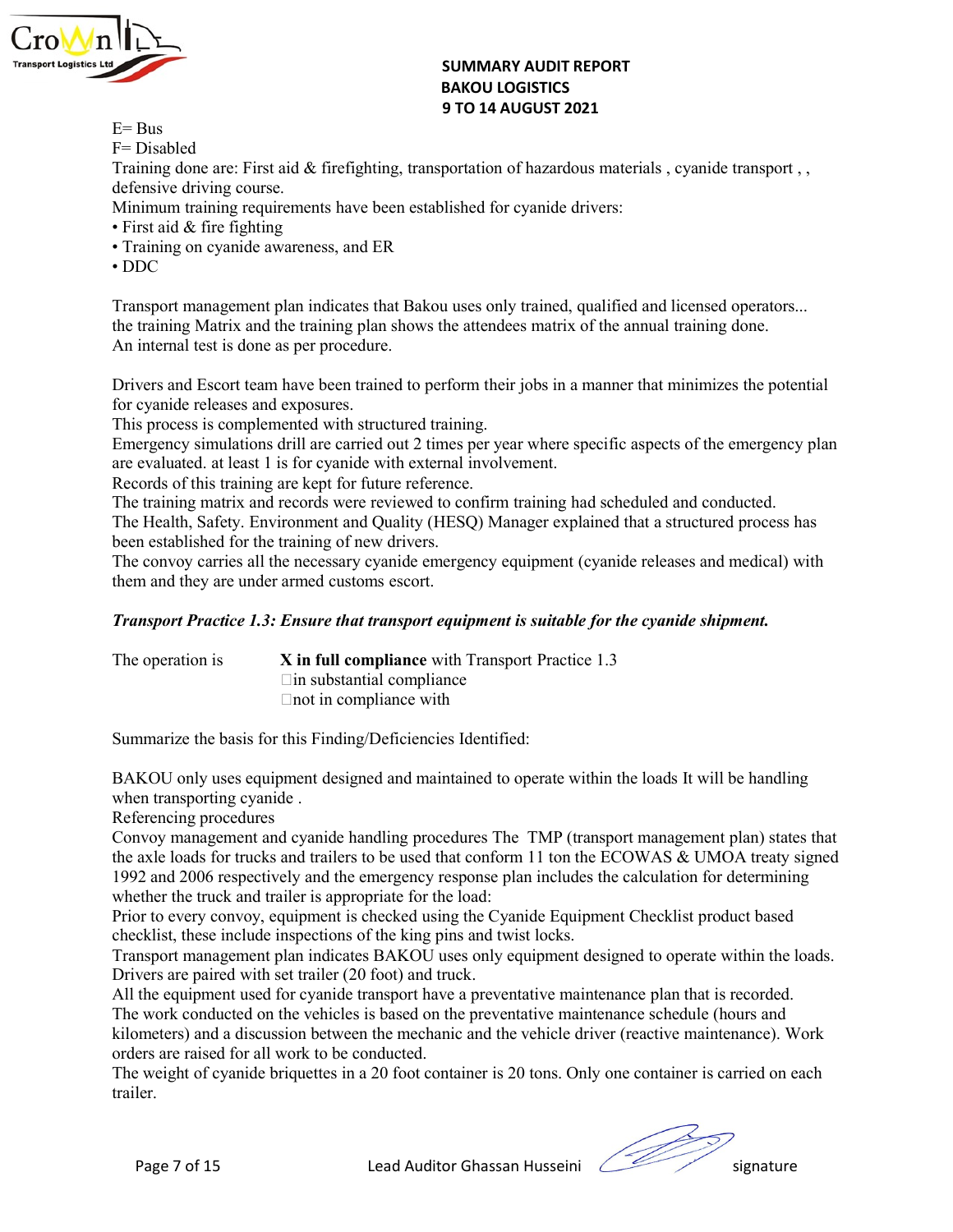

SUMMARY AUDIT REPORT<br>BAKOU LOGISTICS<br>9 TO 14 AUGUST 2021<br>veight of the trailer is 6 tons. The weight of the tractor is<br>pad is 40 tons, including fuel. SUMMARY AUDIT REPORT<br>BAKOU LOGISTICS<br>9 TO 14 AUGUST 2021<br>veight of the trailer is 6 tons. The weight of the tractor is<br>pad is 40 tons, including fuel.<br>n the tractor and 3 on the trailer), **SUMMARY AUDIT REPORT<br>BAKOU LOGISTICS<br>9 TO 14 AUGUST 2021**<br>veight of the trailer is 6 tons. The weight of the tractor is<br>pad is 40 tons, including fuel.<br>n the tractor and 3 on the trailer),<br>over 6 axel giving 8 tons per ax SUMMARY AUDIT REPORT<br>
BAKOU LOGISTICS<br>
9 TO 14 AUGUST 2021<br>
The weight of the container is 2.3 tons and the weight of the trailer is 6 tons. The weight of the tractor is<br>
8.3 tons.<br>
Thus the Total weight of the truck, trai **SUMMARY AUDIT REPORT**<br>**BAKOU LOGISTICS**<br>**BAKOU LOGISTICS**<br>**9 TO 14 AUGUST 2021**<br>**RAKOU LOGISTICS**<br>**8.3** tons.<br>Thus the Total weight of the truck, trailer and load is 40 tons, including fuel.<br>The truck & trailer is a 5 axe

SUMMARY AUDIT REPORT<br> **EXECUTE:** STO 14 AUGUST 2021<br>
The weight of the container is 2.3 tons and the weight of the trailer is 6 tons. The weight of the tractor is<br>
8.3 tons.<br>
Thus the Total weight of the truck, trailer and **SUMMARY AUDIT REPORT**<br> **EXECUTE: BAKOU LOGISTICS**<br> **EXECUTE ANOTE ANOTE ANOTE AND SEVERT AND SEVERT AND SEVERT AND SEVERT THE TOTAL WEIGHT OF THE THAT THE THAT THE THAT THE THAT THE THAT THE THE THAT AND the trailer is SUMMARY AUDIT REPORT**<br> **EXERCISE AXEL AND LOGISTICS**<br> **EXERCISTS**<br> **EXERCISTS**<br> **EXERCISTS**<br> **EXERCISTS**<br> **EXERCISTS**<br> **EXERCISTS**<br> **EXERCISTS**<br> **EXERCISTS**<br> **EXERCISTS**<br> **EXERCISTS**<br> **EXERCISTS**<br> **EXERCISTS**<br> **EXERCISTS SUMMARY AUDIT REPORT**<br> **BAKOU LOGISTICS**<br> **BYO 14 AUGUST 2021**<br>
The weight of the container is 2.3 tons and the weight of the trailer is 6 tons. The weight of the tractor is<br>
8.3 tons.<br>
The truck & trailer is a 5 axel veh

within the maximum legal limits. SUMMARY AUDIT REPORT<br> **EXECUTE:** SANDIT CONDUCT AND TREPORT<br>
SANDIT CONDUCT SAND LOGISTICS<br>
SPECIFIC TO 14 AUGUST 2021<br>
SANDIT ARE SONS. The weight of the tractor is<br>
Thus the Total weight of the truck trailer main load is **EXECT:**<br> **EXECT:**<br> **EXECT:**<br> **EXECT:**<br> **EXECT:**<br> **EXECT:**<br> **EXECT:**<br> **EXECT:**<br> **EXECT:**<br> **EXECT:**<br> **EXECT:**<br> **EXECT:**<br> **EXECT:**<br> **EXECT:**<br> **EXECT:**<br> **EXECT:**<br> **EXECT:**<br> **EXECT:**<br> **EXECT:**<br> **EXECT:**<br> **EXECT:**<br> **EXECT:**<br> **E Example is not opened,** delivered in sealed containers as supplied by the manufacturer of the Night of the Container is 2.3 tons and the weight of the trailer is 6 tons. The weight of the tractor is Thus the Total weight **Example 12**<br> **Containers are not operator BAKOU LOGISTICS**<br> **Containers are not a AUGUSTICS**<br> **Containers are not a AUGUSTICS**<br> **Containers are not also and the weight of the trailer is 6 tons. The weight of the tractor The container is 2.3** tons and the weight of the container is 2.3 tons and the weight of the trailer is 6 tons. The weight of the tractor is R3 stons.<br>The weight of the container is 2.3 tons and the weight of the trailer **SUMMARY AUDIT REPORT**<br> **EXERCISE ANCE AND SUMMARY AUDIT REPORT**<br> **EXERCISE ANCE AND ISSUE AND STATE AND STATE AND STATE AND INCRED STATES.**<br>
The weight of the container is 2.3 tons and the weight of the trailer is 6 tons. **SUMMARY AUDIT REPORT**<br> **EXERCTS ARKOU LOGISTICS**<br> **EXERCTS ARKOU LOGISTICS**<br> **EXERCTS ADOMS**<br> **EXERCTS ADOMS**<br> **EXERCTS**<br> **EXERCTS**<br> **EXERCTS**<br> **EXERCTS**<br> **EXERCTS**<br> **EXECTS**<br> **EXECTS**<br> **EXECTS**<br> **EXECTS**<br> **EXECTS**<br> **EXEC SUMMARY AUDIT REPORT<br>
BAKOU LOGISTICS<br>
The weight of the container is 2.3 tons and the weight of the trailer 2021<br>
The weight of the container is 2.3 tons and the weight of the trailer is 6 tons. The weight of the tractor** 8.3 tons.<br>Thus the Total weight of the truck trailer and load is 40 tons, including fuel.<br>The truck & trailer is a 5 axel vehicle (3 axles on the tractor and 3 on the trailer).<br>The BURKINA and ECOWAS maximum axle weight i The truck & trailer is a 5 axel vehicle (3 axels on the tractor and 3 on the ration).<br>The BURKINA and ECOWAS maximum axle weight is 11 tons, meaning that the loading of axtes is well<br>the BURKINA and ECOWAS maximum axle we axle is based on 40 ton over 6 axel giving 8 tons per axle.<br>
DWAS maximum axle weight is 11 tons, meaning that the loading of axles is well<br>
all limits.<br>
Ill minits.<br>
Ill minits are correlated container are loaded on trail DWAS maximum axle weight is 11 tons, meaning that the loading of axles is well<br>all imits.<br>
maintenance records were sampled and checked.<br>
Main indicates cyanide container are loaded on trailers.<br>
Elivered in sealed contain Specific truck and trailer maintenance records were sampled and checked.<br>
Transport management plan indicates cyanide container are loaded on trailers.<br>
Cyanide is not opened, delivered in scaled containers as supplied by eyanide is not **opened**, delivered in sealed containers as supplied by the manufacturer with same seals the containers are not opened at port and other form of delivery is done. No offloading or loading or loading the cont containers are not opened at port and other form of delivery is done. No offloading or loadin<br>TEMA.<br>The container weights are detailed on the Bill of Lading prior to container collection from the<br>TEMA.<br>The containers are s The container weights are detailed on the Bill of Lading prior to container collection from the Port of<br>
TEMA .<br>
THEMA .<br>
The containers are sea worthy with BIVAC inspection approval all containers comply with the IMDG<br>
Th

regulations.

TEMA.<br>
The containers are sea worthy with BIVAC inspection approval all containers comply with the IMDG<br>
regulations.<br>
No sub-contracting is undertaken due to the nature of the cargo<br> **Transport Practice 1.4: Develop and i** The containers are sea worthy with BIVAC inspection approval all containers comply with the IMDG<br>
No sub-contracting is undertaken due to the nature of the cargo<br>  $\alpha$ <br>  $\alpha$  Transport Practice 1.4: Develop and implement a No sub-contracting is undertaken due to the nature of the cargo<br> **Transport Practice 1.4: Develop and implement a safety program for transport of cyanide.**<br>
The operation is<br>  $\begin{array}{c}\n\text{X in full compliance with Transport Practice 1.4} \\
\text{Lim substandard compliance}\n\end{array}$ <br>
Sum No sub-contracting is undertaken due to the nature of the cargo<br> **Transport Practice 1.4: Develop and implement a safety program for transport of cy<br>
The operation is<br>**  $\begin{array}{l}\n\text{X in full compliance with Transport Practice 1.4} \\
\hline\n\end{array}$  **\begin{array}{l}\n\text{This substantial compliance} \\ Transport Practice 1.4: Develop and implement a safety program for transport of cyanide.**<br>The operation is<br>The operation is<br>Container in compliance with Transport Practice 1.4<br>Container in compliance with<br>Sammarize the ba **Transport Practice 1.4: Develop and implement a safety program for transport of cyantide.**<br>The operation is<br>  $\blacksquare$  In substantial compliance<br>  $\blacksquare$  In substantial compliance<br>
Summarize the basis for this Finding/Defici

compromised.

mport management plan 1-1-2021 indicates BAKOU procedure to ensure the cyande integrity never<br>nyromised.<br>of it outlines the containers must be inspected before loading in order to ensure that proper labels and<br>a tare in pl Transport Practice 1.4: Develop and implement a safety program for transport of cyanide.<br>The operation is<br>  $\therefore$  In full compliance with Transport Practice 1.4<br>  $\therefore$  In fundamation compliance<br>
Summarize the basis for this **Transport Practice 1.4: Develop and implement a safety program for transport of cyanide.**<br>The operation is<br>in substantial compliance<br>in in compliance<br>in in compliance<br>in in compliance<br>in in compliance<br>for the rotation in The operation is<br>  $X$  in full compliance with Transport Practice 1.4<br>  $\Box$  in substantial compliance<br>  $\Box$  hot in compliance with<br>
Summarize the basis for this Finding/Deficiencies Identified:<br>  $\Box$ AKOU has procedures to The operation is<br>  $X$  in full compliance with Transport Practice 1.4<br>  $\Box$  in substantial compliance<br>
Summarize the basis for this Finding/Deficiencies Identified:<br>
BAKOU has procedures to ensure that the cyanide is trans containers and sealed. Front in compliance with<br>
EMACOU has procedures to ensure that the cyanide is transported in a manner that maintains the integrity<br>
of the producer's packaging.<br>
The TMP outlines that containers must be inspected prior to Summarize the basis for this Finding/Deficiencies Identified:<br>
BAKOU has procedures to ensure that the cyanide is transported in a manner that maintains the integrity<br>
of the producer's packaging.<br>
The TMP outlines tals co BAKOU has procedures to ensure that the cyanide is transported in a manner that maintains the integrity<br>of the producer's packaging.<br>The TMP outlines that containers must be inspected prior to loading from port to ensure t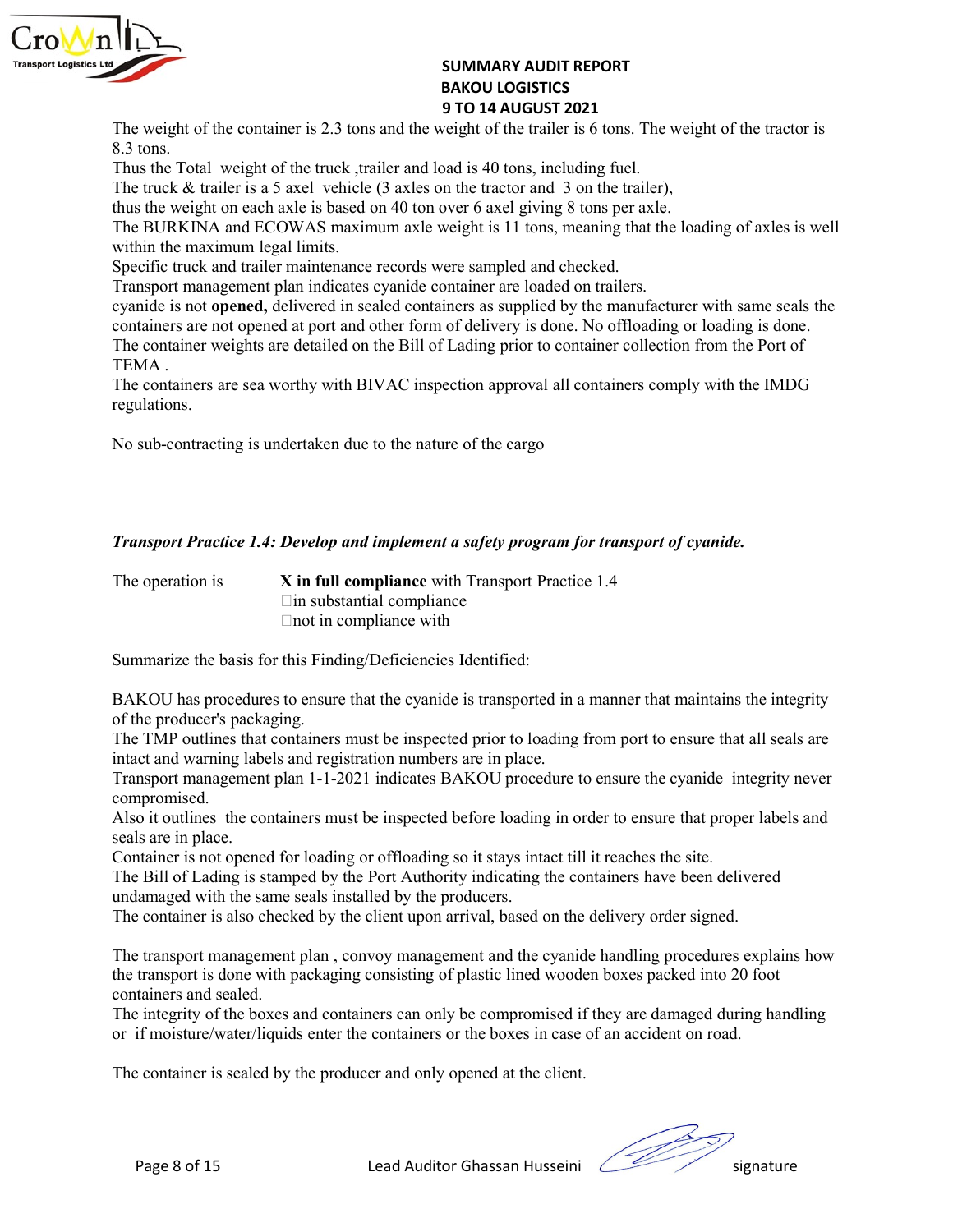

SUMMARY AUDIT REPORT<br>BAKOU LOGISTICS<br>9 TO 14 AUGUST 2021<br>ociated with it, the cargo is escorted by police in Ghana<br>o integrity and packing is never changed and the SUMMARY AUDIT REPORT<br>BAKOU LOGISTICS<br>9 TO 14 AUGUST 2021<br>sociated with it, the cargo is escorted by police in Ghana<br>o integrity and packing is never changed and the SUMMARY AUDIT REPORT<br>BAKOU LOGISTICS<br>9 TO 14 AUGUST 2021<br>ociated with it, the cargo is escorted by police in Ghana<br>o integrity and packing is never changed and the<br>eck ups to ensure there are no damages to cargo or the<br>eck **SUMMARY AUDIT REPORT**<br>**BAKOU LOGISTICS**<br>**9 TO 14 AUGUST 2021**<br>and gendarmerie in Burkina to ensure the cargo integrity and packing is escorted by police in Ghana<br>containers is never opened till destination.<br>the containers **SUMMARY AUDIT REPORT**<br>**BAKOU LOGISTICS**<br>**BAKOU LOGISTICS**<br>**STO 14 AUGUST 2021**<br>and gendarmerie in Burkina to ensure the cargo integrity and packing is never changed and the<br>containers is never opened till destination.<br>the

**EXEMPLE SUMMARY AUDIT REPORT**<br> **EXEMPLE STO 14 AUGUST ZO21**<br> **EXERCISE STO 14 AUGUST ZO21**<br> **EXERCIS STO 14 AUGUST ZO21**<br>
and gendarmerie in Burkina to ensure the cargo integrity and packing is never changed and the<br>
cont **SUMMARY AUDIT REPORT**<br> **EXERCATE: STO 14 AUGUST 2021**<br> **EXERCATE: STO 14 AUGUST 2021**<br> **EXERCATE: EXERCATE UPS**<br> **EXERCATE: EXERCATE UPS**<br> **EXERCATE: EXERCATE UPS**<br> **EXERCATE: EXERCATE UPS**<br> **EXERCATE: EXERC EXEMPLE SUMMARY AUDIT REPORT**<br> **BAKOU LOGISTICS**<br> **BYO 14 AUGUST 2021**<br> **STO 14 AUGUST 2021**<br> **STO 14 AUGUST 2021**<br> **EXEMPLE AUGUST 2021**<br> **EXEMPLE AUGUST 2021**<br> **EXEMPLE AUGUST 2021**<br> **EXEMPLE AUGUST 2021**<br> **EXEMPLE AUGU** vehicles FURNET MANATY AUDIT REPORT<br> **EXERCUTE ANTIFUL ANTIFUL STATE OF STATE STATE STATE STATE STATE STATE STATE STATE STATE SHIPPER STATE SHIPPER SINCT STATE INTERCHANGE AND INTERCHANGE REPORT AND police in Ghana<br>
the containers Example 12**<br> **EXECUTE:** SUMMARY AUDIT REPORT<br>
BAKOU LOGISTICS<br>
9 TO 14 AUGUST 2021<br>
due to the nature of the cargo and the danger associated with it, the cargo is escorted by police in Ghana<br>
containers is never opened ti **SUMMARY AUDIT REPORT**<br> **SUMMARY AUDIT REPORT**<br> **BAKOU LOGISTICS**<br> **BAKOU LOGISTICS**<br> **ON 14 AUGUST 2021**<br> **SUMMARY AUDIT REPORT**<br> **BAKOU LOGISTICS**<br> **ON 14 AUGUST 2021**<br> **ON 14 AUGUST 2021**<br> **ON 14 AUGUST 2021**<br> **ON 14 AU SUMMARY AUDIT REPORT**<br> **BAKOU LOGISTICS**<br> **BAKOU LOGISTICS**<br> **BAKOU LOGISTICS**<br> **BAKOU ALSOLST 2021**<br> **EXECUTE TO FACT AND ART AND ANTIFICATE AND AND ART AND AND ART AND ART AND ART AND ART AND ARROLL ON THE CONTAINER IN EXERCT:**<br> **EXERCT:**<br> **EXERCT:**<br> **EXERCT:**<br> **EXERCT:**<br> **EXERCT:**<br> **EXERCT:**<br> **EXERCT:**<br> **EXERCT:**<br> **EXERCT:**<br> **EXERCT:**<br> **EXERCT:**<br> **EXERCT:**<br> **EXERCT:**<br> **EXERCT:**<br> **EXERCT:**<br> **EXERCT:**<br> **EXERCT:**<br> **EXERCT:**<br> **EXERCT:**<br> **E EXEMPLE SET THE SET THE SET THE SET THE SET THE SET THE SET THE SET THE SET THE DRIVIS TRIP CHECK INTERPORT SAND LOGISTICS 2021**<br>and gendamerie in Burkina to ensure the cargo integrity and packing is never changed and the **EXEMPLE 1999**<br> **EXEMPLE ANOU LOGISTICS**<br> **EXEMPLE ANOU LOGISTICS**<br> **EXEMPLE ANOU LOGISTICS**<br> **EXEMPLE ANOU LOGISTICS**<br> **EXEMPLE ANOT CONTIFICAT ANOT CONTIFICAT ANOTE ANOTE ANOTE ANOTE ANOTE ANOTE ANOTE ANOTE ANOTE ANOTE A THE SET ASSEM CONDER SET ASSEMBED AND SUMMARY AUDIT REPORT<br>
BAKOU LOGISTICS<br>
3 TO 14 AUGUST 2021<br>
2011 AUGUST 2021<br>
and gendarmerie in Burkina to ensure the cargo integrity and packing is never changed and the<br>
containers EXEMPLE 1999**<br> **EXEMPLE 1999**<br> **EXELITE:**<br> **EXELITE:**<br> **EXELITED:**<br> **EXELITED:**<br> **EXELITED:**<br> **EXELITED:**<br> **EXELITED:**<br> **EXELITED:**<br> **EXELITED:**<br> **EXELITED:**<br> **EXELITED:**<br> **EXELITED:**<br> **EXELITED:**<br> **EXELITED:**<br> **EXELITED: SUMMARY AUDIT REPORT**<br> **BAKOU LOGISTLES**<br> **BAKOU LOGISTCS**<br> **BAKOU LOGISTCS**<br> **BAKOU LOGISTCS**<br> **EVALUS TO 14 AUGUST 2021**<br>
and gendarmeric in Burkina to ensure the cargo integrity and packing is never change<br>
containers **EXECTS FOREX ARENT CONSTRES.**<br> **EXECTS FOR ANOTICATS TO 21**<br> **EXECTS TO 14 AUGUST 2021**<br> **EXECTS TO 14 AUGUST 2021**<br> **EXECTS FOR THE TO HATE TO ENSIDE TO THE CONSTRES TO CONSTRENT CONSTRES IN CONSTRENT CONSTRES IN the con 970 14 AUGUST 2021 ANGUST 2021 ANGUST 2021 ANGUST 2021 ANGUST 2021 ANGUST 2021 ANGUST 2021 ANGUST ANGUST ANGUST ANGUST ANGUST AND THE SURFARE IS in every cheminers is never opened till destination.<br>
Screen the containers** due to the nature of the cargo and the danger associated with it, the cargo is escorted by police in Ghana<br>containers in Burkina to ensure the erago integrity and packing is never changed and the<br>containers is never opened and gendarmerie in Burkina to ensure the cargo integrity and packing is never changed and the<br>containers is never opened till desimation.<br>Weiches undergree constant check ups to ensure there are no damages to cargo or the<br> containers is never opened till destination.<br>the containers and vehicles undergo constant check ups to ensure there are no dannaging cargo or the<br>vehicle as well as preventative procedures to make sure BAKOU don't risk dam the containers and vehicles undergo constant check ups to ensure there are no damages to cargo or the vehicle as well as preventative procedures to make sure BAKOU don't risk damaging cargo or company vehicles.<br>The vehicle the containers and vehicles undergo constant check ups to ensure there are no damages to vehicles<br>
vehicles<br>
vehicles<br>
vehicles<br>
vehicles<br>
vehicles<br>
Furthermore, a Container Interchange Report is completed and jointly sign

- 
- 

vehicle as well as preventative procedures to make sure BAKOU don't risk damaging cargo of<br>
vehicles<br>
revented:<br>
Furthermore, a Container Interchange Report is completed and jointly signed by the shippers<br>
representatives vehicles<br>
Furthermore, a Container Interchange Report is completed and jointly signed by the shippers<br>
Furthermore.<br>
Furthermore,<br>
representatives and the evanide transporter's representatives to agree on any damage that m Furthermore, a Container Interchange Report is completed and jointly signed by the shippers<br>entersementives and the cyanide transporter's representatives to agree on any damage that may be sighted<br>a) the bottlainer.<br>The Ve representatives and the eyanide transporter's representatives to agree on any damage that may be sighted Also there is a checklist for the container integrity procedure, signed by the driver and the convoy manager and the on the container.<br>
On the container integrity procedure, signed by the driver and the convoy<br>
manager and the mine upon delivery.<br>
The Vehicle Trip Checklist is completed and signed at the mine confirming the condition, on

the starf has specifically defined the working hours for drivers and through convoy and<br>nide management procedure define the working hours, driving hours, rest time rest are<br>nime management procedure define the working ho Also there is a checklist for the container integrity procedure, signed by the driver and the convoy<br>Manager and the mine upon delivery.<br>The Vehicle Trip Checklist is completed and signed at the mine confirming the conditi manager and the mune upon delivery.<br>The Vehicle Trip Checklist is completed and signed at the mine confirming the condition, on delivery of<br>the container and a section reports on container seals, labeling and general conta The Vehiele Trip Checklist is completed and signed at the mine confirming the condition, on delivery of<br>this checklist is counter signed by to container seals, labeling and general container. scal<br>This checklist is counter The Vendee Hr potencials as completed and signal at me inter columning the container and a section reports on container seals, labeling and general container condition.<br>This checklist is counter signed by the cient represe and which and sociol reports of contains scass, anoting and guarant container, evaluated the selection is energy to the selective confining no irregularities on container, seal and whele checklist is negative contine are c The variable checklist inspection are calculated when the comuniting to are<br>approached encoding the state of the state of Placeards are used by the state of Placeards are used to identify eyanide shipment, as required by i by the safety officer.<br>Placeards are used to identify cyanide shipment, as required by international standards.<br>The ERP and TMP outlines the requirement for placearing to be placed on the 4 sides of the sea<br>The ERP and TMP Placards are used to identify cyanide shipment, as required by international standards.<br>The ERP and TMP outlines the requirement for placarding to be placed on the 4 sides of the sea<br>containers used in the transport of cy The ERP and TMP outlines the requirement for placarding to be placed on the 4 sides of the sea<br>
containers used in the transport of cyanide.<br>
As a control measure, the cyanide is trucked in convoy under the escort of pers containers used in the transport of cyanide.<br>
As a control measure, the expanide is trucked in convoy under the escort of persons who have received<br>
training in cyanide to three the following markings:<br>
Parameline to the c As a control meantate, the cyanide is trucked in convoy under the escort of persons who have received eyanide to have the following markings. Number UND-1689<br>
Primeipal class of Poison<br>
Photophel class of Poison<br>
Photophel training in vyanide emergency response and dangerous goods training.<br>
reyamide to have the following markings:<br>
Phoripal class 6 Poson<br>
Phoripal control and the dispatched product: sodium cyamide, Solid.<br>
The shipping cont eyande to have the following markings:<br>
eyande to have the following markings:<br>
• Number UNO: 1689<br>
• Exact designation of the dispatched product: sodium cyanide, Solid.<br>
• Exact designation of the dispatched product: sod Funnor ONO: Toso<br>
Frincipal class: 6 Poison<br>
FERcat designation of the dispatched product: sodium eyanide, Solid.<br>
The shipping container containing the IBC's is marked with Hazchem labels on all sides<br>
all convoy have be r numelyn chase or ensual medial and the Si smarked whole schola.<br>
Fixact designation of the dispatched product: sodium cyanide , Solid.<br>
The shipping containment containing the IRC's is marked with latcehem labels on all <sup>2</sup> r.ext designation of the displanetic potoact: sound to the displanetic potoact is the shoping container ontaining the IBC's is marked with Hazchem labels on all sides<br>all corony have been appropriately planned with se From a manneution to the math and the stress in the stress and acsignated overnight stops.<br>Convoys cannot travel between 18:00 and 06:00 without prior written permission and<br>accompanying HSE measures in 910co.<br>Bakou has p metanony and the between 18:00 and 06:00 without prior with the permission and<br>convoys cannot travel between 18:00 and 06:00 without prior written permission and<br>Bakou has put a lot of emphasis on faigue management<br>through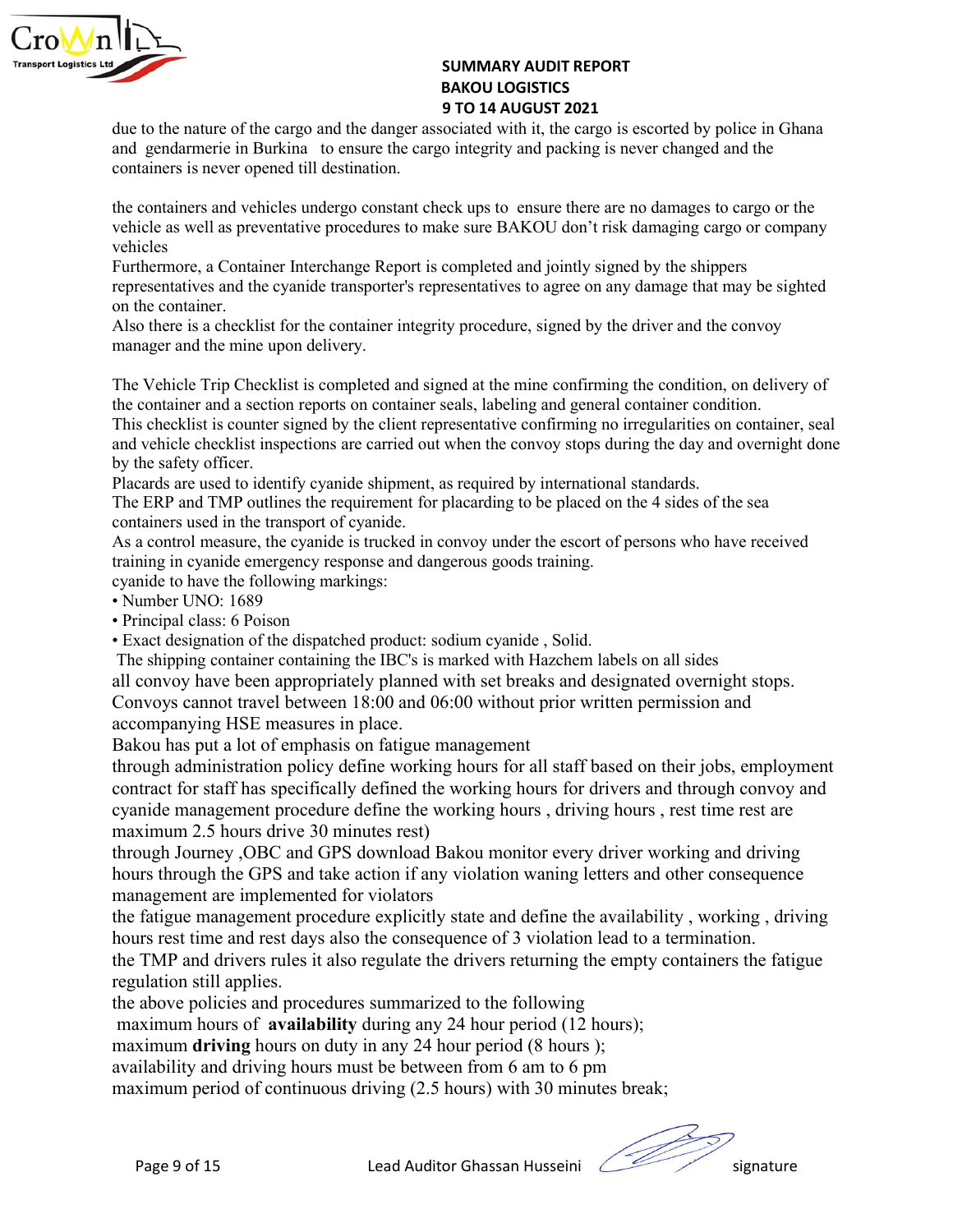

SUMMARY AUDIT REPORT<br>BAKOU LOGISTICS<br>9 TO 14 AUGUST 2021 SUMMARY AUDIT REPORT<br>BAKOU LOGISTICS<br>9 TO 14 AUGUST 2021<br>.utive days. SUMMARY AUDIT REPORT<br>BAKOU LOGISTICS<br>9 TO 14 AUGUST 2021<br>utive days.<br>madan or the fasting month for Muslims SUMMARY AUDIT REPORT<br>
BAKOU LOGISTICS<br>
9 TO 14 AUGUST 2021<br>
availability is 12hrs /day<br>
maximum weekly driving hours (54),<br>
working week to be a maximum of 6 consecutive days.<br>
all the above are not implemented during Rama **EXEMPLE 2018**<br> **EXEMPLE 2018 IN AVAIL SUMMARY AUDIT REPORT**<br> **BAKOU LOGISTICS**<br> **BAKOU LOGISTICS**<br> **BAKOU LOGISTICS**<br> **AVAIL SUMMARY AUDIT REPORT**<br> **BAKOU LOGISTICS**<br> **AVAIL SUMMARY AUDIT REPORT**<br> **AVAIL SUMMARY AUDIT REP** SUMMARY AUDIT REPORT<br>
BAKOU LOGISTICS<br>
9 TO 14 AUGUST 2021<br>
minimum daily rest time 180 minutes<br>
availability is 12hrs /day<br>
maximum weekly driving hours (54),<br>
working week to be a maximum of 6 consecutive days.<br>
all the SUMMARY AUDIT REPORT<br>
BAKOU LOGISTICS<br>
BAKOU LOGISTICS<br>
9 TO 14 AUGUST 2021<br>
maximum weekly driving hours (54),<br>
working week to be a maximum of 6 consecutive days.<br>
all the above are not implemented during Ramadan or the **EXECUTE:**<br> **EXECUTE:**<br> **EXECUTE:**<br> **EXECUTE:**<br> **EXECUTE:**<br> **EXECUTE:**<br> **EXECUTE:**<br> **EXECUTE:**<br> **EXECUTE:**<br> **EXECUTE:**<br> **EXECUTE:**<br> **EXECUTE:**<br> **EXECUTE:**<br> **ENDING TO ANOSITICS**<br> **EXECUTE:**<br> **EXECUTE:**<br> **EXECUTE:**<br> **EXECUT SUMMARY AUDIT REPORT<br>
BAKOU LOGISTICS**<br> **EXERCULTS AND MARY AUDIT REPORT**<br> **EXERCULTS**<br> **EXERCULTS**<br> **EXERCULTS**<br> **EXERCULTS**<br> **EXERCULTS**<br> **EXERCULTS**<br> **EXERCULTS**<br> **EXERCULTS**<br> **EXERCULTS**<br> **EXERCULTS**<br> **EXERCULTS**<br> **EX EXERCT:**<br> **EXERCT:**<br> **EXERCT:**<br> **EXERCT:**<br> **EXERCT:**<br> **EXERCT:**<br> **EXERCT:**<br> **EXERCT:**<br> **EXERCT:**<br> **EXERCT:**<br> **EXERCT:**<br> **EXERCT:**<br> **EXERCT:**<br> **EXERCT:**<br> **EXERCT:**<br> **EXERCT:**<br> **EXERCT:**<br> **EXERCT:**<br> **EXERCT:**<br> **EXERCT:**<br> **E EXERCT:**<br> **EXERCT:**<br> **EXERCT:**<br> **EXERCT:**<br> **EXERCT:**<br> **EXERCT:**<br> **EXERCT:**<br> **EXERCT:**<br> **EXERCT:**<br> **EXERCT:**<br> **EXERCT:**<br> **EXERCT:**<br> **EXERCT:**<br> **EXERCT:**<br> **EXERCT:**<br> **EXERCT:**<br> **EXERCT:**<br> **EXERCT:**<br> **EXERCT:**<br> **EXERCT:**<br> **E EXERTM:**<br> **EXERTM:**<br> **EXERTM:**<br> **EXERTM:**<br> **EXERTM:**<br> **EXERTM:**<br> **EXERTM:**<br> **EXERTM:**<br> **EXERTM:**<br> **EXERTM:**<br> **EXERTM:**<br> **EXERTM:**<br> **EXERTM:**<br> **EXERTM:**<br> **EXERTM:**<br> **EXERTM:**<br> **EXERTM:**<br> **EXERTM:**<br> **EXERTM:**<br> **EXERTM:**<br> **E BAKOU LOGISTICS**<br> **BAKOU LOGISTICS**<br> **BAKOU LOGISTICS**<br> **BAKOU LOGISTICS**<br> **BAKOU LOGISTICS**<br> **BAKOU LOGISTICS**<br> **BAKOU LOGISTICS**<br> **BAKOU LOGISTICS**<br> **BAKOU LOGISTICS**<br> **BAKOU CONSTICS**<br> **EXECUTE MOVEM**<br> **EXECUTE MOVEM**<br> **Example 10**<br> **Example 180**<br> **Example 180**<br> **Example 180**<br> **Example 180**<br> **Example 180**<br> **Example 180**<br> **Example 180**<br> **Example 180**<br> **Example 14**<br> **Example 180**<br> **Example 14**<br> **Example 18**<br> **Example 18**<br> **Example 18**<br> **Ex EXERCT:**<br> **EXERCT:**<br> **EXERCT:**<br> **EXERCT:**<br> **EXERCT:**<br> **EXERCT:**<br> **EXERCT:**<br> **EXERCT:**<br> **EXERCT:**<br> **EXERCT:**<br> **EXERCT:**<br> **EXERCT:**<br> **EXECT:**<br> **EXECT:**<br> **EXECT:**<br> **EXECT:**<br> **EXECT:**<br> **EXECT:**<br> **EXECT:**<br> **EXECT:**<br> **EXECT:**<br> **SUMMARY AUDIT REPORT**<br> **SUMMARY AUDIT REPORT**<br> **EXECUTE:**<br> **EXECUTE:**<br> **EXECUTE:**<br> **EXECUTE:**<br> **EXECUTE:**<br> **EXECUTE:**<br> **EXECUTE:**<br> **EXECUTE:**<br> **EXECUTE:**<br> **EXECUTE:**<br> **EXECUTE:**<br> **EXECUTE:**<br> **EXECUTE:**<br> **EXECUTE:**<br> **EXECU EXERCT:**<br> **EXERCT:**<br> **EXERCT:**<br> **EXERCT:**<br> **EXERCT:**<br> **EXERCT:**<br> **EXERCT:**<br> **EXERCT:**<br> **EXERCT:**<br> **EXERCT:**<br> **EXERCT:**<br> **EXERCT:**<br> **EXERCT:**<br> **EXECT:**<br> **EXECT:**<br> **EXECT:**<br> **EXECT:**<br> **EXECT:**<br> **EXECT:**<br> **EXECT:**<br> **EXECT:**<br> **EXERCT:**<br> **EXERCT:**<br> **EXERCT:**<br> **EXERCT:**<br> **EXERCT:**<br> **EXERCT:**<br> **EXERCT:**<br> **EXERCT:**<br> **EXERCT:**<br> **EXERCT:**<br> **EXERCT:**<br> **EXERCT:**<br> **EXERCT:**<br> **EXERCT:**<br> **EXERCT:**<br> **EXERCT:**<br> **EXERCT:**<br> **EXERCT:**<br> **EXERCT:**<br> **EXERCT:**<br> **E SUMMARY AUDIT REPORT**<br> **EXECUTE:** THE SURVENTER SURVENTER SURVENTER SURVENTER SURVENTER UNRELL TO A AUGUST 2021<br>
THE DANCE SURVENTER IN CONSULTS IN EXAMPLE THE NEW THEORY OF CONSULTS (A)<br>
THE AND THE NEW SURVENTER SURVENT **Example 19** They increased to the regional gendarmeric Service Fig. 38<br> **EXECUTES**<br> **EXECUTES**<br> **EXECUTES**<br> **EXECUTES**<br> **EXECUTES**<br> **EXECUTES**<br> **EXECUTES**<br> **EXECUTES**<br> **EXECUTES**<br> **EXECUTES**<br> **EXECUTES**<br> **EXECUTES**<br> **EXEC** minimum daily rest time 180 minutes<br> **3170 14 AUGUST 2021**<br>
availability is 12hrs /day<br>
maximum wcekly driving hours (54),<br>
working week to be a maximum of 6 consecutive days.<br>
all the above are not implemented during Rama minimum daily rest time 180 minutes<br>
availability is 12hrs /day<br>
maximum weekly driving hours (54),<br>
maximum of 6 consecutive days.<br>
all the above are not implemented during Ramadan or the fasting month for Mu<br>
during Rama munimum weekly driving hours and the committed and particular and weekly developed and the above are not implemented during Ramadan or the fasting month for Muslims all the above are not implemented during Ramadan or the f preventative actions relating to drug and alcohol. mann necknow and more that Bakou and other and the above are on the molecular that the book are not inplemented during Ramadan on the maximum overking hours is 8 hours not 12 the driving hours is 6 not 8 hours<br>maximum work what the above are of intentimant of or denoted and the above are not implemented during Ramadan or the fasting month<br>during Ramadan the maximum working hours is 8 hours not 12<br>the driving hours is 6 not 8 hours<br>maximum co and unity the positive test , will result in actions including further preventative test of a positive plus in a positive test of a bouns maximum continuous driving period is 2 hours not 2.5 hours<br>the driving hours is 6 no the maximum vorking polarists of the polaristic streament and the driving bours is 6 not 8 hours<br>the driving bours is 6 not 8 hours and alternative and alternative maximum continuous driving period is 2 hours not 2.5 hours The maximum overhorious of the state of a brief of a brief on the drugs maximum overhing provide is 2 hours of 2.5 hours absolu cyanide movement procedure ddresses the following 1-civil unrest in Ghana and burkina<br>
3-bad w we maximum continuous driving period is 2 hours of 2.5 hours<br>Baximum continuous driving period is 2 hours not 2.5 hours<br>1-civil unrest in Ghana and burkina<br>1-civil unrest in Ghana and burkina<br>2-armed robbery<br>3-bad weather<br> mannum vinutation of a positive test results.<br>
The structure of the section of the based of the positive test results.<br>
The consequence of positive the emergency response plan addresses the scenario of bad weather, civil u Datein optimate and roboth and results.<br>
T-civil unrest in Ghana and burkina<br>
2-simed robotry<br>
3-bad weather<br>
the emergency response plan addresses the scenario of bad weather, civil unrest or armed<br>
13-bad weather<br>
it sta The matter of and weather and company and and the policies and weather, civil unrest or armed orders 3-bad weather<br>the emergency response plan addresses the scenario of bad weather, civil unrest or armed<br>tristate for civil 2 shown to the emergion parameteric support and detects of the emergion presence on route or winds<br>also emergion presence on route or winds it state for eivil unrest in Ghana they park at the mearest police station and<br>in be an extended of the energy response plan addresses the scenario of bad weather, civil unrest or armed<br>presence on route or vandals<br>it state for civil unrest in Ghana they park at the nearest police station and<br>in Burkin If state for civil unrest in Ghana they park at the nearest police state in or presence on route or vandals<br>in Burkina top cyris of in Ghana they park at the nearest police station and<br>in Burkina they are sent to the regio it state for civil unrest in Ghana they park at the nearest police station and<br>in Burkina they are sent to the regional gendarmeric head quarters<br>also emphasizes that if loading is not done and there is any risk the trip in Barkow otheration of the records in the value of the records in the particle of the particle is any risk the trip or convoy is suspended also emphasizes that if loading is not done and there is any risk the trip or con Any employs and comparison that in columple is not once and under is any instructe up of convoy is suspensed.<br>
Bakou HSE policy commits to train staff on HSE matters, misuse of drugs and alcohol and<br>
The policy also notes Hava HSE policy commits to train start on HSE: matters, misusc of drugs and alcohol and propertentative actions relating to drug and alcohol.<br>The policy also notes that Bakou will carry out testing random and for cause on lating to drug and alcohol.<br>
hat Bakou will carry out testing random and for cause on the use of drugs<br>
we test, will result in actions including further preventative training.<br>
that drugs and alcohol are controlled.<br>
ore hat Bakou will carry out testing random and for cause on the use of drugs<br>ve test, will result in actions including further preventative training.<br>that drugs and alcohol are controlled.<br>and alcohol on the company premises There is a briefing before every trip on the use of alcohol and drugs that is prohibited.<br>
Policy prohibits drugs and alcohol on the company premises or whilst driving and the<br>
Policy prohibits drugs and alcohol on the com

phovide appropriate support and assistance within the boundar of the plote,<br>
probable crocks are maintained for relevant parts of this element to and to each finding.<br>
the reading is positive, it is sent to the hospital to From the son signals consigned the positive test results.<br>The policy is transportance of the positive results.<br>The policy and company recognizes alcohol and drug dependence as a treatable condition and<br>will provide appropr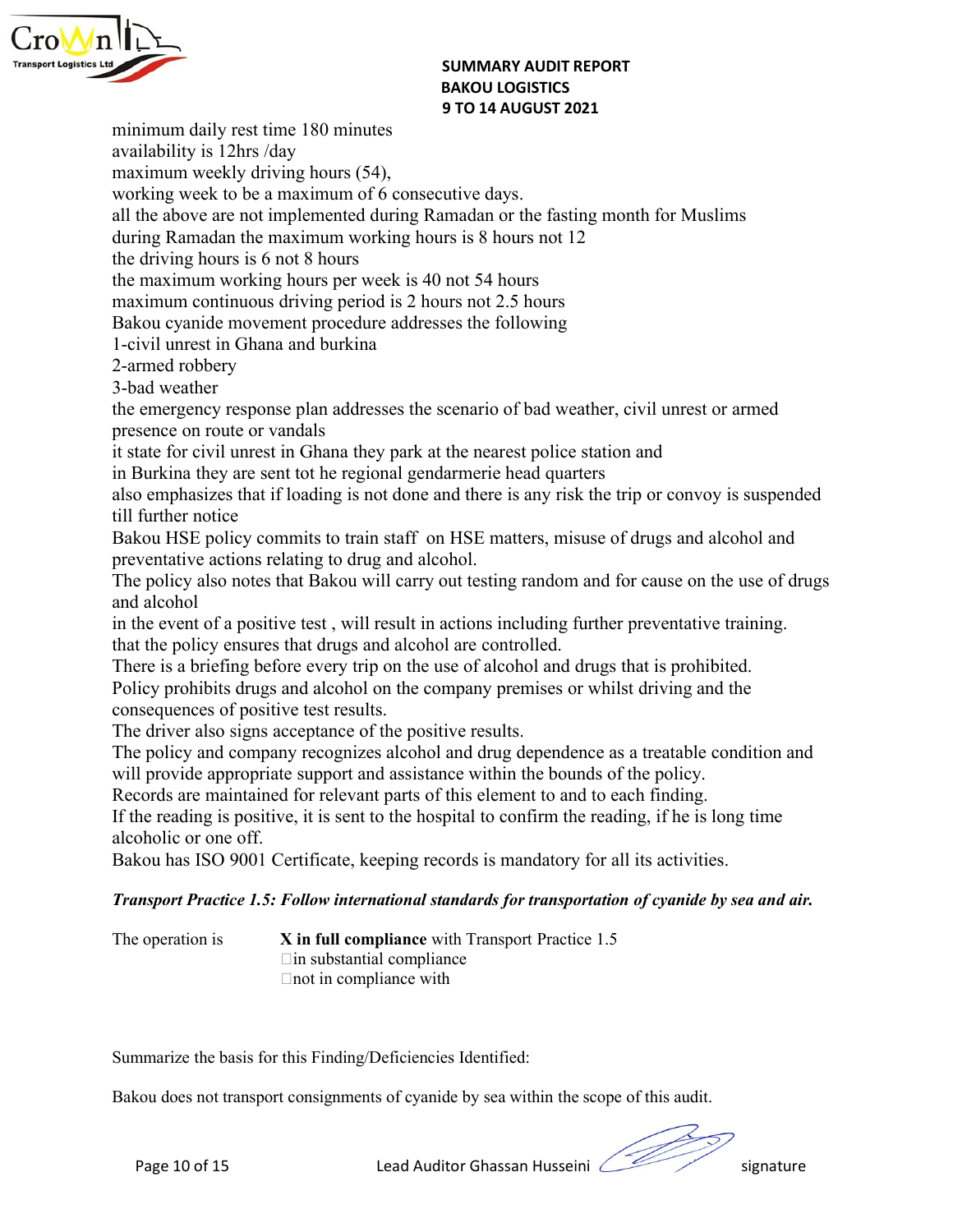

## SUMMARY AUDIT REPORT<br>BAKOU LOGISTICS<br>9 TO 14 AUGUST 2021<br>air shipments of cyanide, only land transport.<br>tts to prevent losses during transport. SUMMARY AUDIT REPORT<br>BAKOU LOGISTICS<br>9 TO 14 AUGUST 2021<br>air shipments of cyanide, only land transport.<br>tts to prevent losses during transport. SUMMARY AUDIT REPORT<br>BAKOU LOGISTICS<br>9 TO 14 AUGUST 2021<br>air shipments of cyanide, only land transport.<br>tts to prevent losses during transport.<br>ith Transport Practice 1.6

SUMMARY AUDIT REPORT<br>
BAKOU LOGISTICS<br>
9 TO 14 AUGUST 2021<br>
N/A Bakou is not involved in managing sea or air shipments of cyanide, only land transport.<br>
Fransport Practice 1.6: Track cyanide shipments to prevent losses dur SUMMARY AUDIT REPORT<br>
BAKOU LOGISTICS<br>
9 TO 14 AUGUST 2021<br>
Transport Practice 1.6: Track cyanide shipments to prevent losses during transport.<br>
The operation is<br>
X in full compliance with Transport Practice 1.6<br>
The opera SUMMARY AUDIT REPORT<br>
BAKOU LOGISTICS<br>
9 TO 14 AUGUST 2021<br>
Transport Practice 1.6: Track cyanide shipments to prevent losses during transport.<br>
The operation is<br>
X in full compliance with Transport Practice 1.6<br>  $\Box$  in s SUMMARY AUDIT REPORT<br>
BAKOU LOGISTICS<br>
9 TO 14 AUGUST 2021<br>
ed in managing sea or air shipments of cyanide, only land transport.<br>
Track cyanide shipments to prevent losses during transport.<br>
X in full compliance with Trans SUMMARY AUDIT REPORT<br>
BAKOU LOGISTICS<br>
9 TO 14 AUGUST 2021<br>
ved in managing sea or air shipments of cyanide, only land transport.<br>
Track cyanide shipments to prevent losses during transport.<br>
X in full compliance with Tra SUMMARY AUDIT REPORT<br>
BAKOU LOGISTICS<br>
9 TO 14 AUGUST 2021<br>
Transport<br>
Transport Practice 1.6: Track cyanide shipments to prevent losses during transport.<br>
The operation is<br>
X in full compliance with Transport Practice 1.6

SUMMARY AUDIT REPORT<br> **EXERCUTE:** THE STAND IS ANOTE AND ISSUE TO A AUGUST 2021<br>
Transport Practice 1.6: Track cyanide shipments to prevent losses during transport.<br>
The operation is<br>
X in full compliance with Transport Pr SUMMARY AUDIT REPORT<br>
BAKOU LOGISTICS<br>
9 TO 14 AUGUST 2021<br>
Transport Practice 1.6: Track cyanide shipments to prevent losses during transport.<br>
The operation is<br>
X in full compliance with Transport Practice 1.6<br>  $\Box$  in s **EXEMPLE STATES SUMMARY AUDIT REPORT**<br> **BAKOU LOGISTICS**<br> **BAKOU LOGISTICS**<br> **PTO 14 AUGUST 2021**<br> **PERIMPERT AND THE DRIVER CONSIST AND THE SERVE OF SURFERIMATION PROPERT PRESPORT.**<br>
The operation is<br>  $\begin{array}{rcl}\n\text{X in full compliance with} \\$ **The accompanying safety of the accompanying search truck communications**<br> **SUMMARY AUDIT REPORT**<br> **Example 19.6 Transport Practice 1.6:** Transport Practice 1.6: Transport Practice 1.6: Transport Practice 1.6: Transport Pr **Example 12**<br> **Example 12**<br> **Example 12**<br> **Example 12**<br> **Example 12**<br> **Example 12**<br> **Example 12**<br> **Example 12**<br> **Example 12**<br> **Example 12**<br> **Example 12**<br> **Example 12**<br> **Example 12**<br> **Example 12**<br> **Example 12**<br> **Example 12 SUMMARY AUDIT REPORT<br>
BAKOU LOGISTICS**<br> **STO 14 AUGUST 2021**<br> **STO 14 AUGUST 2021**<br> **Transport Practice 1.6: Track cyanide shipments of pervent losses during transport.**<br>
The operation is<br>
X in full compliance with Transp **EXERCT:**<br> **EXERCT:**<br> **EXERCT:**<br> **EXERCT:**<br> **EXERCT:**<br> **EXERCT:**<br> **EXERCT:**<br> **EXERCT:**<br> **EXERCT:**<br> **EXERCT:**<br> **EXERCT:**<br> **EXERCT:**<br> **EXERCT:**<br> **EXERCT:**<br> **EXERCT:**<br> **EXERCT:**<br> **EXERCT:**<br> **EXERCT:**<br> **EXERCT:**<br> **EXERCT:**<br> **E** SUMMARY ADDITEEPORT<br>
SHOW IS TO 14 AUGUST 2021<br>
Transport Practice 1.6: Track cyanide shipments of pervent losses during transport.<br>
Transport Practice 1.6: Track cyanide shipments to prevent losses during transport.<br>
The **Existing the manage of the convoy convoy convoy to the convoy convoy convoy convoy depending to the convoy commander of the convoy commander of the convoy commander of the convoy commander and a maximum community of the r STO 14 AUGUST 2021**<br> **Transport Practice 1.6: Track cyanide shipments of operent losses during transport.**<br>
The operation is<br>  $\begin{array}{r}\n\text{X} \text{in full amplitude of } 1.64 \\
\text{In submanical compliance with Transport.} \end{array}$ <br>
The operation is<br>  $\begin{array}{r}\n\text{X} \text{in full amplitude of } 1.64 \\$ **Transport Practice 1.6: Track cyanide shipments to prevent losses during transport.**<br>The operation is<br> **Check Check Check in the Check Check Check Check Check Check Check Check Check Check Check Check Check Sures that the Transport Practice 1.6: Track cyanide shipments to prevent losses during transport.**<br>The operation is<br> $\begin{array}{c}\n\text{X in full compliance with Transport Practice 1.6} \\
\text{C in an substitution compile} \\
\text{Don in compliance with\n\end{array}$ <br>
Summarize the basis for this Finding/Deficiencies Identified:<br>
Tra The operation is<br> **Example 18 K in full compliance** with Transport Practice 1.6<br>
This substantial compliance<br>
Chot in compliance<br>
Chot in compliance<br>
Chot in compliance<br>
Chot in compliance<br>
Chot in Compliance<br>
Summarize The operation is<br>  $\blacksquare$  In this substantial compliance<br>  $\blacksquare$  in substantial compliance<br>  $\blacksquare$  Than substantial compliance<br>
Summarize the basis for this Finding/Deficiencies Identified:<br>
Transport management plan indic Fin substantial compliance<br>
Summarize the basis for this Finding/Deficiencies Identified:<br>
Transport management plan indicates vehicles are equipped with GPS tracking monitored by Bakou .<br>
Vehicle tracking system<br>
The dri Summarize the basis for this Finding/Deficiencies Identified:<br>
Transport management plan indicates vehicles are equipped with GPS tracking monitored by Bakou .<br>
Vehicle tracking system<br>
The drivers do not use the communica Summarize the basis for this Finding/Deficiencies Identified:<br>Transport management plan indicates vehicles are equipped with GPS tracking monitored by Bakc<br>Theicle tracking system<br>The drivers do not use the communications Transport management plan indicates vehicles are equipped with GPS tracking monitored by Bakou.<br>
The drivers do not use the communications equipment.<br>
The drivers do not use the communications equipment.<br>
The accompanying Transport management plan indicates vehicles are equipped with GPS tracking monitored by Bakou .<br>
Yheide tracking system the communications cquipment.<br>
The accompanying safety office in each truck communicates with the con The drivers do not use the communications equipment.<br>The accompanying safely officer in each truck communicates with the convoy leader and support vehicles.<br>The accompanying safely officer in each truck communications comm The accompanying safety officer in each truck communicates with the convoy leader and support vehicles canner and properations in the protocol of communication in FR plan and the customs document declare precisely the deli and appropriate emergency res-ponders and emergency services on the convoy route and the cilent, based<br>on the protocol of communication in ER plan and the customs document declare precisely the delivery<br>documentation the c

on the proiocol of communication in ER plan and the customs document declare precisely the delivery<br>documentation the container numbers, weights and scal numbers.<br>The convoy manager is obliged to call BAKOU every 60 minute documentation the container numbers, weights and seal numbers<br>The convoy manager is obliged to call BAKOU every 60 minutes and to call the client at every rest point.<br>Where no reception exists, the convoy commander calls b The convoy manager is obliged to call BAKOU every 60 minutes and to call the client at every rest point.<br>
The convoy conception exits, the convoy commander calls before and after the reception black spot.<br>
VHF radio, headl Transport management plan indicates that communication equipment shall be reviewed and confirmed<br>before convoy departure.<br>Communication equipment (GPS, mobile phone, radio,) is periodically tested to ensure it functions<br>pr

canner is used at the Port to verity that the correct container has been placed on the selected trailer ACO uses convoys as a means of managing the risks of road transportation, responding to regencies and to prevent produ VHF radio, headlights and homs are used to communicate incidents between vehicles in the same convoy.<br>Check list ensures that the OBC tracking is working properly.<br>Transport management plan indicates that communication equ Check list ensures that the OBC tracking is working properly.<br>
Transport management plan indicates that communication equipment shall be reviewed and confirmed<br>
before convoy departure.<br>
Communication equipment (GPS, mobil Check list ensures that the OBC tracking is working properly.<br>Transport managerment plan indicates that communication equipment shall be reviewed and confirmed<br>Communication equipment (GPS, mobile phone, radio,) is periodi before convoy departure.<br>Communication equipment (GPS, mobile phone, radio.) is periodically tested to ensure it functions<br>communication blackout areas are identified during the route assessment process and procedures are<br> Communication equipment (GPS, mobile phone, radio,) is periodically tested to ensure it functions<br>
rooperly and is part of the check list.<br>
Communication blackout areas are identified during the route assessment process an properly and is part of the check list.<br>Communication blackout areas are identified during the route assessment process and procedures are<br>implemented to manage then.<br>GPS tracking is implemented for all convoys.<br>Convoys pe Communication blackout areas are identified during the route assessment process and procedures are implemented to manage them.<br>Convoys periodically call for all convoys.<br>Convoys periodically call by phone every 60 minutes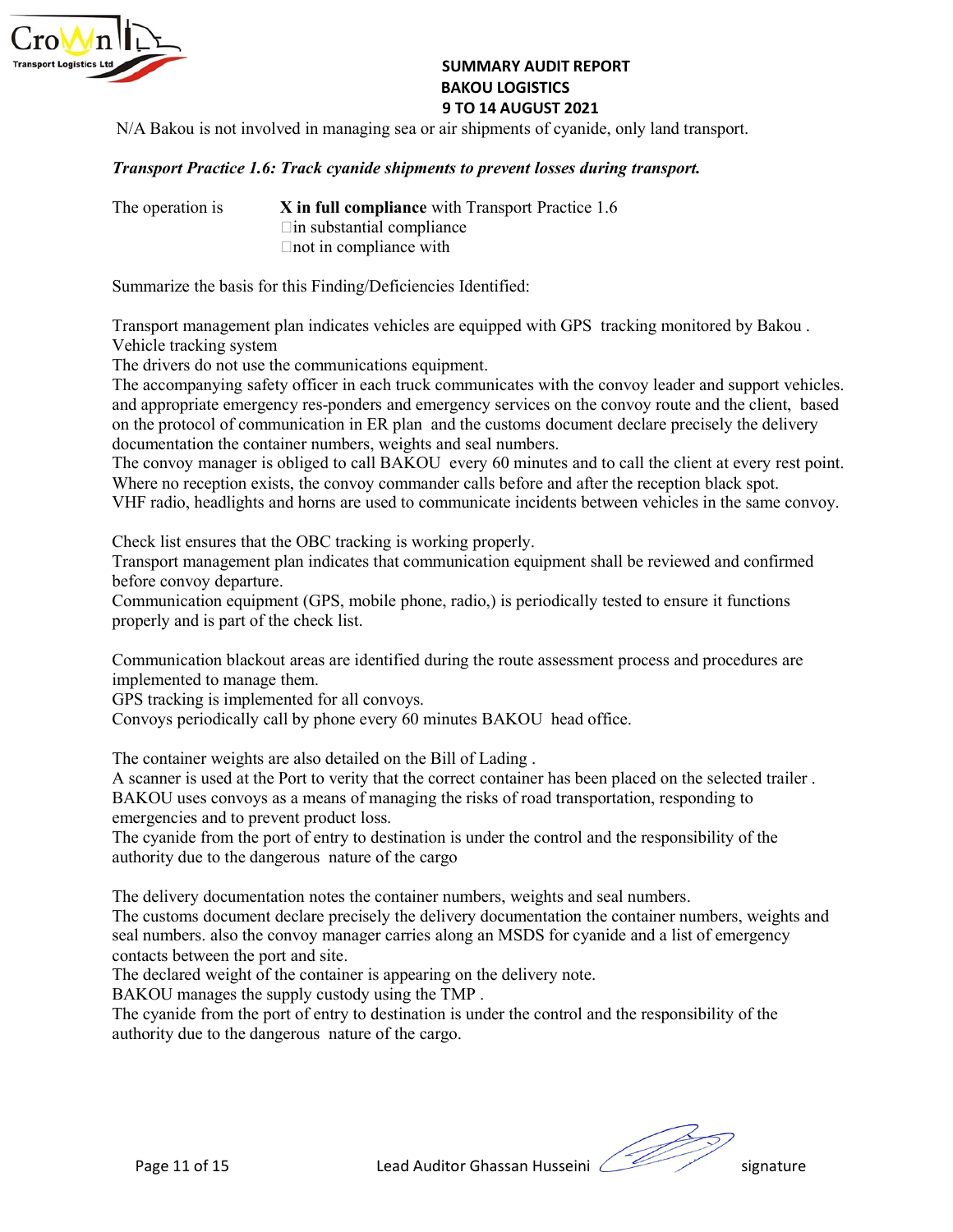

SUMMARY AUDIT REPORT<br>BAKOU LOGISTICS<br>9 TO 14 AUGUST 2021<br>ind operate cyanide trans-shipping depots and interim<br>s. SUMMARY AUDIT REPORT<br>BAKOU LOGISTICS<br>9 TO 14 AUGUST 2021<br>und operate cyanide trans-shipping depots and interim<br>ss.<br>ner that minimizes the potential for accidental releases. SUMMARY AUDIT REPORT<br>BAKOU LOGISTICS<br>9 TO 14 AUGUST 2021<br>nd operate cyanide trans-shipping depots and interim<br>s.<br>ner that minimizes the potential for accidental releases.<br>id: Transport Prostice 2.1 SUMMARY AUDIT REPORT<br>
BAKOU LOGISTICS<br>
2. INTERIM STORAGE: Design, construct and operate cyanide trans-shipping depots and interim<br>
storage sites to prevent releases and exposures.<br> *Transport Practice 2.1: Store cyanide i* SUMMARY AUDIT REPORT<br>
BAKOU LOGISTICS<br>
9 TO 14 AUGUST 2021<br>
2. INTERIM STORAGE: Design, construct and operate cyanide trans-shipping depots and interim<br>
storage sites to prevent releases and exposures.<br>
Transport Practice SUMMARY AUDIT REPORT<br>
BAKOU LOGISTICS<br>
9 TO 14 AUGUST 2021<br>
E: Design, construct and operate cyanide trans-shipping depots and interim<br>
releases and exposures.<br>
Store cyanide in a manner that minimizes the potential for ac **SUMMARY AUDIT REPORT<br>
BAKOU LOGISTICS<br>
STO 14 AUGUST 2021<br>
E: Design, construct and operate cyanide trans-shipping depots and interim<br>
releases and exposures.<br>
Store cyanide in a manner that minimizes the potential for a** 

SUMMARY AUDIT REPORT<br>
BAKOU LOGISTICS<br>
2. INTERIM STORAGE: Design, construct and operate cyanide trans-shipping depots and interim<br>
storage sites to prevent releases and exposures.<br>
Transport Practice 2.1: Store cyanide in SUMMARY AUDIT REPORT<br>
BAKOU LOGISTICS<br>
9 TO 14 AUGUST 2021<br>
2. INTERIM STORAGE: Design, construct and operate cyanide trans-shipping depots and interim<br>
storage sites to prevent releases and exposures.<br>
Transport Practice

SUMMARY AUDIT REPORT<br>
BAKOU LOGISTICS<br>
9 TO 14 AUGUST 2021<br>
Storage sites to prevent releases and exposures.<br>
Transport Practice 2.1: Store cyanide in a manner that minimizes the potential for accidental releases.<br>
The ope SUMMARY AUDIT REPORT<br>
BAKOU LOGISTICS<br>
2. INTERIM STORAGE: Design, construct and operate cyanide trans-shipping depots and interim<br>
storage sites to prevent releases and exposures.<br>
Transport Practice 2.1: Store cyanide in **EXECUTE:**<br> **EXECUTE:**<br> **EXECUTE:**<br> **EXECUTE ALLOWSTON STORAGE:**<br> **EXECUTE ALLOWSTON AND DESSE AND LOGISTICS**<br> **EXECUTE ALLOWSTON AND STORAGE:**<br> **EXECUTE AND STORAGE:**<br> **Pransport Practice 2.1:** Store cyanide in a manner t **THERENT STORAGE:** Design, construct and operate cyanide trans-shipping depots and interim<br>
2. INTERIM STORAGE: Design, construct and operate cyanide trans-shipping depots and interim<br>
storage sites to prevent releases and 3. EXTERN STORAGE: Design, construct and operate cyanide trans-shipping depots and interim<br>3. INTERIM STORAGE: Design, construct and operate cyanide trans-shipping depots and interim<br>storage sites to prevent releases and e **EXERUAL STORAGE:** Design, construct and operate cyanide trans-shipping depots and interim<br> **EXERUAL STORAGE:** Design, construct and operate cyanide trans-shipping depots and interim<br>
storage sites to prevent releases and **EXERUM STORAGE: Design, construct and operate cyanide trans-shipping depots and interim<br>
storage sites to prevent releases and exposures.<br>
Transport Practice 2.1: Store cyanide in a manner that minimizes the potential fo Transport Practice 2.1: Store cyanide in a manner that minimizes the potential for accidental releases.**<br>
The operation is X in full compliance with Transport Practice 2.1<br>
The operation is X in full compliance with Tran Store cyanide in a manner that minimizes the potential for accidental releases.<br>
X in full compliance with Transport Practice 2.1<br>  $\Box$ in substantial compliance<br>  $\Box$  in substantial compliance with<br>  $\Box$  compliance with<br> **Store cyanide in a manner that minimizes the potential for accidental releases.**<br> **X** in full compliance with Transport Practice 2.1<br>
Elin substantial compliance<br>
Elinot in compliance with<br>
this Finding/Deficiencies Ident Fin substantial compliance<br>
Summarize the basis for this Finding/Deficiencies Identified:<br>
N/A There are no situations where interim storage occurs since the cargo is under the authority custody<br>
and doesn't allow the car Finot in compliance with<br>
SI/A There are no situations where interim storage occurs since the cargo is under the authority custody<br>
SI/A There are no situations where interim storage occurs since the cargo is under the aut Summarize the basis for this Finding/Deficiencies Identified:<br>
N/A There are no situations where interim storage occurs since the cargo is under the authority eustody<br>
and doesn't allow the cargo to park or be sent anywher Summarize the basis for this Finding/Deficiencies Identified:<br>
N/A There are no situations where interim storage occurs since the cargo is under the authority custody<br>
and doesn't allow the cargo to park or be sent anywher N/A There are no situations where interim storage occurs since the cargo is under the authority custody<br>
and doosa't allow the cargo to park or be sent anywhere apart from the approved route.<br>
There is a procedure that pro

and doesn't allow the cargo to park or be sent anywhere apart from the approved route<br>There is a procedure that prohibits eating or drinking near the cyanide ref# BK15-BK3<br>
3. EMERGENCY RESPONSE: Protect communities and th There is a procedure that prohibits eating or drinking near the cyanide ref# BK15-BK33-BK34-BK52<br> **3. EMERGENCY RESPONSE: Protect communities and the environment through the**<br> **development of emergency response strategies 3. EMERGENCY RESPONSE:** Protect communities and the environment thre<br>development of emergency response strategies and capabilities<br>Transport Practice 3.1: Prepare detailed emergency response plans for potential c<br>The ope

amended.

**3. EMERGENCY RESPONSE:** Protect communities and the environment through the<br>development of emergency response strategies and capabilities<br>
Transport Practice 3.1: Prepare detailed emergency response plans for potential c development of emergency response strategies and capabilities<br> **Transport Practice 3.1: Prepare detailed emergency response plans for potential cyanide releases.**<br>
The operation is<br>  $\begin{array}{rcl}\n\text{X in full compliance with Transport Practice 3.1} \\
\text{In this unshartial completion}\n\$ **Transport Practice 3.1: Prepare detailed emergency response plans for potential cyanide releases.**<br>The operation is<br>  $\blacksquare$  **im** substantial compliance with Transport Practice 3.1<br>  $\blacksquare$  **Emergency** and **Emergency** comp **Transport Practice 3.1: Prepare detailed emergency response plans for potential cyanide releases.**<br>The operation is<br> $\frac{1}{2}$  in substantial compliance<br>Contributed in compliance<br>Summarize the basis for this Finding/Defic The operation is<br>  $X$  in full compliance with Transport Practice 3.1<br>  $\Box$  in substantial compliance<br>  $\Box$  and in compliance with<br>
Summarize the basis for this Finding/Deficiencies Identified:<br>
This information is contain This plan gets updated yearly, or when the ERP is activated, or in case of a drill feedbaunended.<br>
No interim storage but the plan covers different scenarios and different routes specified<br>
BOKKINA .<br>
BOKKINA .<br>
BOKKINA .<br>

RKINA control convoy using the convoy formation and reduced speeds (max 50 km  $/$  h) used along the RSU control convoy using the convoy for method and reduced speeds (max 50 km  $/$  h) used along the procedure addresses th The operation is<br>  $X$  in full compliance with Transport Practice 3.1<br>  $\Box$  in substantial compliance<br>  $\Box$  not in compliance with<br>
Summarize the basis for this Finding/Deficiencies Identified:<br>
This information is contain Lnot in compliance with<br>
Elmotizative the basis for this Finding/Deficiencies Identified:<br>
This information is contained within the procedure that emphasis on what to do during cyainde accident<br>
from first aid, neutraliza Summarize the basis for this Finding/Deficiencies Identified:<br>
This information is contained within the procedure that emphasis on what to do during cyainde accident<br>
Thom first aid, neutralization and external res-ponders Summarize the basis for this Finding/Deficiencies Identified:<br>
This information is contained within the procedure that emphasis on what to do during cyainde accident<br>
from first aid, neutralization and external res-ponders Summarize the basis for this Finding/Deficiencies Identified:<br>This information is contained within the procedure that emphasis on what to do during cyainde accident<br>This information is contained within the procedure that from first aid, neutralization and external res-ponders.<br>This plum gets updated yearly, or when the ERP is activated, or in case of a drill feedback that needs to<br>
amended.<br>
No interim storage but the plan covers differen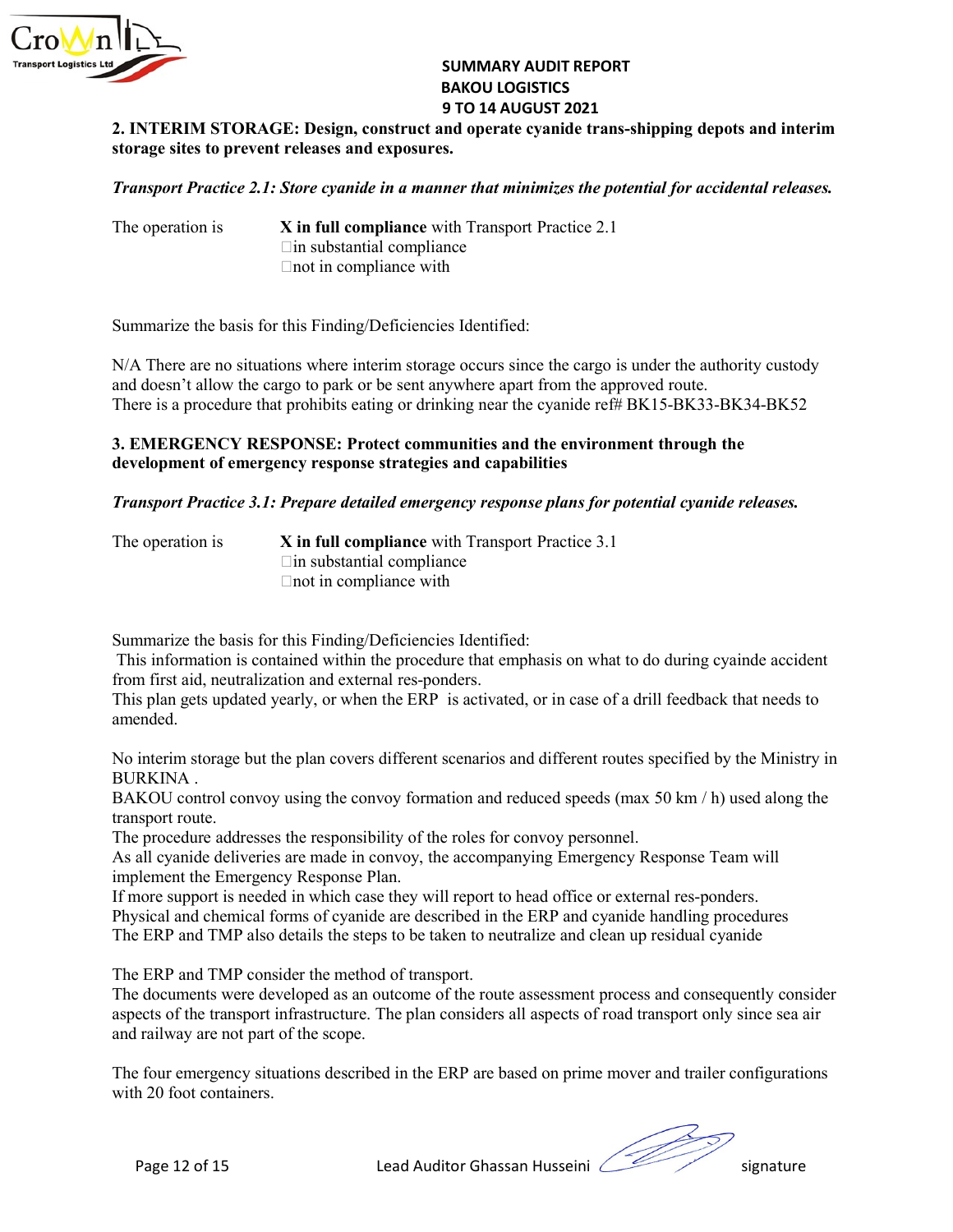

SUMMARY AUDIT REPORT<br>BAKOU LOGISTICS<br>9 TO 14 AUGUST 2021<br>pns, as appropriate for the anticipated emergency SUMMARY AUDIT REPORT<br>BAKOU LOGISTICS<br>9 TO 14 AUGUST 2021<br>ons, as appropriate for the anticipated emergency<br>ority to transport cyanide. SUMMARY AUDIT REPORT<br>BAKOU LOGISTICS<br>9 TO 14 AUGUST 2021<br>ons, as appropriate for the anticipated emergency<br>ority to transport cyanide.<br>in the event of an emergency (crane, security etc.) in case SUMMARY AUDIT REPORT<br>
BAKOU LOGISTICS<br>
9 TO 14 AUGUST 2021<br>
The ERP includes descriptions of response actions, as appropriate for the anticipated emergency<br>
Situation.<br>
The client primarily provides logistical support in t SUMMARY AUDIT REPORT<br>
BAKOU LOGISTICS<br>
9 TO 14 AUGUST 2021<br>
The ERP includes descriptions of response actions, as appropriate for the anticipate<br>
situation .<br>
Bakou uses permit has been given from the authority to transpor

**BAKOU LOGISTICS**<br> **BAKOU LOGISTICS**<br> **BAKOU LOGISTICS**<br> **BAKOU LOGISTICS**<br> **BAKOU LOGISTICS**<br> **BAKOU IDGISTICS**<br> **BAKOU IDGISTICS**<br> **BAKOU USES 2021**<br> **BAKOU USES PERMITE AUTHEM AND SUPPORT CONTAINED FOR THE AUTHORITY OF** SUMMARY AUDIT REPORT<br>
SAKOU LOGISTICS<br>
The ERP includes descriptions of response actions, as appropriate for the anticipated emergency<br>
situation.<br>
Bakou uses permit has been given from the authority to transport cyanide.<br> **SUMMARY AUDIT REPORT**<br> **BAKOU LOGISTICS**<br> **BAKOU LOGISTICS**<br> **BAKOU LOGISTICS**<br> **EXECUTE INTERT IS ANOTE ANOTE AND THE SITE OF THE EXECUTE SERVIBED ON THE SIGN OF THE SIGN OF THE CONDUCT THE CONDUCT THE CONDUCT THE CONDUC THE REP includes descriptions of response actions, as appropriate for the anticipated emergency situation**.<br> **The ERP includes descriptions of response actions, as appropriate for the anticipated emergency situation**.<br> **B External agentions** of response actions, as appropriate for the anticipated emergency<br> **EXERP** includes descriptions of response actions, as appropriate for the anticipated emergency<br>
situation .<br> **External responders bei SUMMARY AUDIT REPORT<br>
BAKOU LOGISTICS**<br> **BAKOU LOGISTICS**<br> **BAKOU LOGISTICS**<br> **BAKOU LOGISTICS**<br> **BAKOU LOGISTICS**<br> **BAKOU LOGISTICS**<br> **BAKOU LOGISTICS**<br> **BAKOU LOGISTICS**<br> **BAKOU LOGISTICS**<br> **BAKOU LOGISTICS**<br> **BAKOU LOG EXTEREM AGENT SUMMARY AUDIT REPORT**<br> **EXERCITED SACULOGISTICS**<br> **EXERCITE:** THE ERP includes descriptions of response actions, as appropriate for the anticipated emergency<br> **EXERCITED SECUTS FOR EXERCITE SCEND WITH INCIDE EXEREM SURFERT SURFACT SURFACT SURFACT STATES SURFACT STATES SURFACT STATES SURFACT STATE STATES STATE STATE SURFACT STATE SURFACT SURFACT THE CHIRE CHIRE CHIRE CHIRE CHIRE CHIRE CHIRE CHIRE CHIRE CHIRE CHIRE CHIRE CHIRE COMMARY AUDIT REPORT**<br> **EXERCT: EXERCT AND ANTENT AND SET AND ANTENT AND SET AND AND SET AND SET AND SET AND SET AND SET AND SET AND SET AND SET AND SET AND SET AND SET AND SET AND SET AND SET AND SET AND SET AND SET AN** The possibility of using outside medical responders has been considered and a communication through **SUMMARY AUDIT REPORT**<br> **SUMMARY AUDIT REPORT**<br> **BAKOU LOGISTICS**<br> **BAKOU LOGISTICS**<br> **TO 14 AUGUST 2021**<br> **ENDENT AUGUST 2021**<br> **ENDENT AUGUST 2021**<br> **ENDENT AUGUST 2021**<br> **ENDENT AUGUST 2021**<br> **CONE AUGUST 2021**<br> **CONE A THERE SET IS THE SET IS THE SET AND TREPORT**<br> **EXECUTES ANNOTE DRIVER SET ANOTE AND LOGISTICS**<br> **TRANSOL USERVERT AND TO ALA AUGUST 2021**<br> **THE EVENT primarily provides logistical support in the event of an emergency (ren EXECUTE:**<br> **EXECUTE:**<br> **EXECUTE:**<br> **EXECUTE:**<br> **EXECUTE:**<br> **EXECUTE:**<br> **EXECUTE:**<br> **EXECUTE:**<br> **EXECUTE:**<br> **EXECUTE:**<br> **EXECUTE:**<br> **EXECUTE:**<br> **EXECUTE:**<br> **EXECUTE:**<br> **EXECUTE:**<br> **EXECUTE:**<br> **EXECUTE:**<br> **EXECUTE:**<br> **EXECU** 9 **370 14 AUGUST 2021**<br>
The ERP includes descriptions of response actions, as appropriate for the anticipated energency<br>
situation .<br>
Hakou uses permit has been given from the authority to transport cyanide.<br>
The client pr iptions of response actions, as appropriate for the anticipated emergency<br>
een given from the authority to transport cyanide.<br>
wides logistical support in the event of an emergency (crane, security etc.) in case<br>
ie his si complete the authority to transport cyanide.<br>
See his site.<br>
ivides logistical support in the event of an emergency (crane, security etc.) in case<br>
the his site.<br>
Increase the interpretation and Hospitals are in accordance Bakou uses permit has been given from the authority to transport cyanide.<br>The elient primarily provides logistical support in the event of an energency (crane, security etc.) in case<br>the incident is close of the gendametri the incident is close to the his site.<br>The relies site.<br>The relies of the gendamentic , Fire Brigade and Hospitals are in accordance with their duties.<br>Training coordinated by Fakou .<br>
Training condinated by Fakou .<br>
Exter The roles of the gendarmeric , Fire Brigade and Hospitals are in accordance with their dutiest<br>
External res-ponders were advised of their roles during an ennergency response through letters and<br>
External agencies includin

| The operation is | X in full compliance with Transport Practice 3.2 |
|------------------|--------------------------------------------------|
|                  | $\Box$ in substantial compliance                 |
|                  | $\Box$ not in compliance with                    |

External res-ponders were advised of their roles during an emergency response through letters and<br>
External agencies including gendarmeric , fireman, hospital etc are also involved with incident scenario<br>
training simulati training coordinated by Bakou.<br>
External agencies including gendarmerie , fireman, hospital etc are also involved with incident scenario<br>
Community is informed and trained and consulted with all details not to get involved External agencies including gendarmerie, fireman, hospital etc are also involved with incident<br>training simulations at least once per year.<br>
Community is informed and trained and consulted with all details not to get invol training simulations at least once per year.<br>
Community is informed and trained and consulted with all details not to get involved.<br>
Che possibility of using outside medical responders has been considered and a communicati Community is informed and trained and consulted with all details not to get involved.<br>The possibility of using outside medical responders has been considered and a communication through<br>teletrs and brochures .<br>
<br> **Transpor** The possibility of using outside medical responders has been considered and a communication through<br> **Example 11.1**<br> **Transport Practice 3.2: Designate appropriate response personnel and commit necessary resources for<br>
Th** letters and brochures.<br> **Transport Practice 3.2: Designate appropriate response personnel and commit necessar,<br>
emergency response.**<br>
The operation is<br>  $\begin{array}{l}\n\text{Lip} & \text{Lip} \\
\text{Lip} & \text{substatinal} \\
\text{Lip} & \text{substatinal} \\
\text{Lip} & \text{substatinal} \\
\text$ **Transport Practice 3.2: Designate appropriate response personnel and commit necessary resources for emergency response.**<br>The operation is<br>The substantial compliance with Transport Practice 3.2<br>Contrinsulation involving ex **Transport Practice 3.2: Designate appropriate response personnel and commit necessary resources for<br>
emergency response.**<br>
The operation is<br>  $\blacksquare$  In full compliance with Transport Practice 3.2<br>  $\blacksquare$  In funl complianc **Example 19 The substantial compliance with Transport Practice 3.2**<br>
Fin substantial compliance<br>
Enot in compliance with<br>
Summarize the basis for this Finding/Deficiencies Identified:<br>
BAKOU has developed a training matrix The operation is<br> **X** in full compliance with Transport Practice 3.2<br>
In substantial compliance<br>
In substantial compliance<br>
In substantial compliance<br>
Summarize the basis for this Finding/Deficiencies Identified:<br>
BAKOU ha The operation is<br>
The substantial compliance with Transport Practice 3.2<br>
That in compliance<br>
That in compliance with<br>
Summarize the basis for this Finding/Deficiencies Identified:<br>
BAKOU has developed a training matrix fo <p>\n ∃ In substantial compliance which\n ∑... for this finding Theificicories identified:\n BAKOU has developed a training matrix for transport personnel.\n A training simulation involving external response of a training matrix is conducted at least once per year.\n Transport management plan states the involvement and training of stake holder is a case of emergency.\n Tramsport management plan states the involvement and training of stake holder is a case of emergency.\n Convoy team members are trained in emerging, and completely needs of all jobs and include\n image. There are describing a included in the ERP that outlines the HNP and TMP.\n A IOM diagram is included in the ERP that outlines the flow of information in the event of a cyanide\n incident during transport of the roles and responsibility to be done with a relatively common\n in the ERP also outlines key commitments of the cyanide manufacturer.\n ERP described per trip and monthly varying at least one per inspection. The group of the same part Finot in compliance with<br>
BAKOU has developed a training matrix for transport personnel.<br>
A Knining simulation involving external res-ponders is conducted at least once per year.<br>
A training of stake modelers in conservers Summarize the basis for this Finding/Deficiencies Identified:<br>
BAKOU has developed a training matrix for transport personnel.<br>
A training simulation involving external res-ponders is conducted at least once per year.<br>
Tran Summarize the basis for this Finding/Deficiencies Identified:<br>
HAKOU has developed a training matrix for transport personnel.<br>
A training simulation involving external res-ponders is conducted at least once per year.<br>
A Tr BAKOU has developed a training matrix for transport personnel.<br>A training simulation involving external res-ponders is conducted at least once per year.<br>Transport management plan states the involvenent and training of stak BAKOU has developed a training matrix for transport personnel.<br>A training simulation involving external tra-yonders is conducted at least once cry rear.<br>A training of stake and critical position procedure indicates the tra Transport management plan states the involvement and training of stake holders in case of emergency.<br>Critical task and critical position procedure indicates the training and competency needs of all jobs and<br>choicely team m

Critical task and critical position procedure indicates the training and competency n<br>includes emergency response.<br>Convoy team members are trained in emergency response.<br>Convoy team members are trained in emergency respons

dent during transport.<br>
FRP also outlines key commitments of the cyanide manufacturer.<br>
Perseribes the emergency response duties and the personnel involved.<br>
KOU has a checklist for emergency equipment that is available du includes emergency response.<br>
Convoy team members are trained in emergency response.<br>
Convoy team members are trained in the ERP that outlines the BNP and TMP.<br>
There are descriptions of the roles and responsibilities in t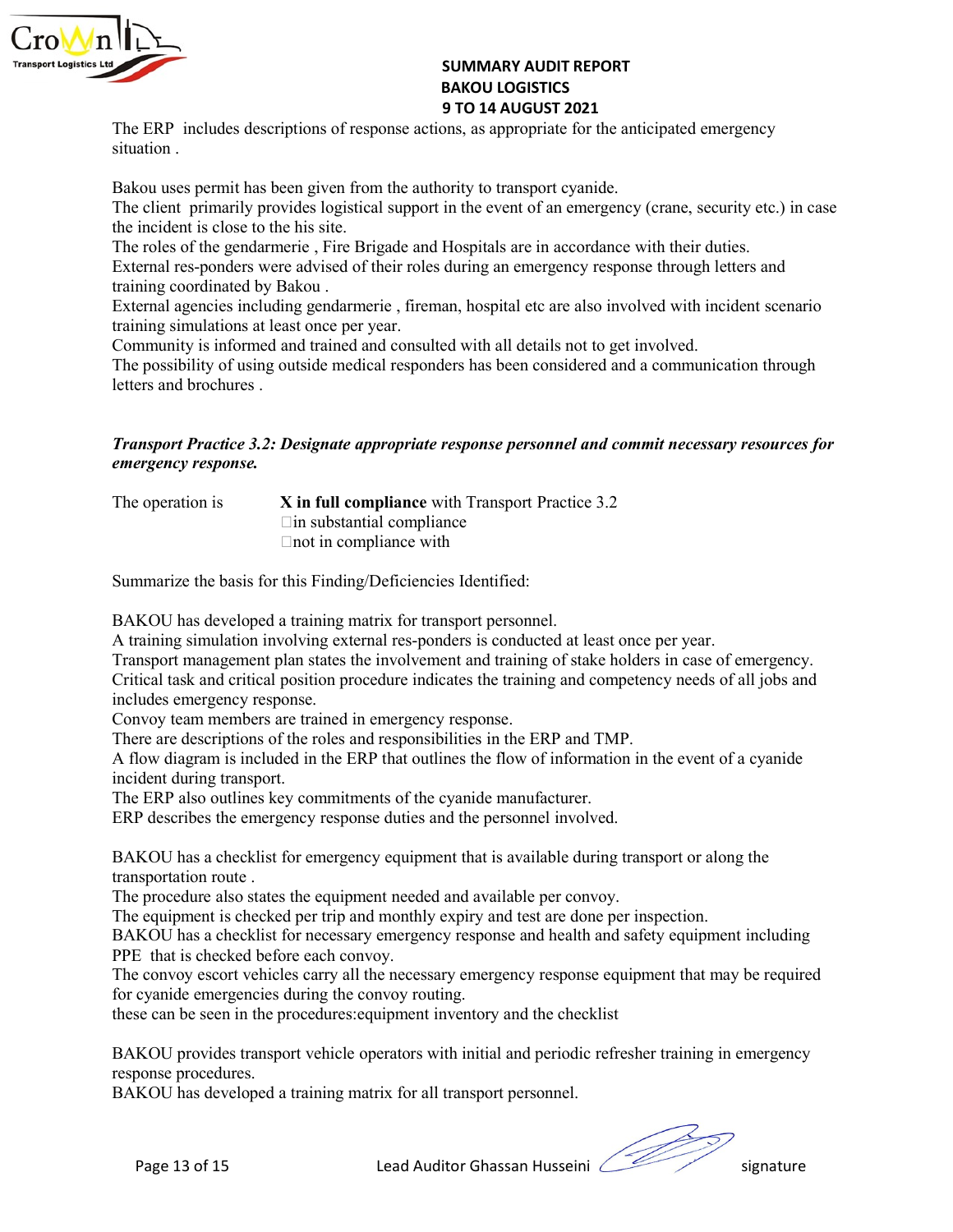

SUMMARY AUDIT REPORT<br>BAKOU LOGISTICS<br>9 TO 14 AUGUST 2021<br>prt personnel and convoy drivers.<br>ly or more frequently if needed. A training simulation<br>ast once per year. SUMMARY AUDIT REPORT<br>BAKOU LOGISTICS<br>9 TO 14 AUGUST 2021<br>prt personnel and convoy drivers.<br>Ily or more frequently if needed. A training simulation<br>east once per year.<br>nat they knew what their roles during an incident. SUMMARY AUDIT REPORT<br>BAKOU LOGISTICS<br>9 TO 14 AUGUST 2021<br>rt personnel and convoy drivers.<br>ly or more frequently if needed.A training simulation<br>aast once per year.<br>nat they knew what their roles during an incident.<br>ivers m SUMMARY AUDIT REPORT<br>
BAKOU LOGISTICS<br>
9 TO 14 AUGUST 2021<br>
This matrix identifies the training needs for escort personnel and convoy drivers.<br>
Cyanide training is provided by BAKOU annually or more frequently if needed. A

SUMMARY AUDIT REPORT<br> **EXECUTE:** STO 14 AUGUST 2021<br>
This matrix identifies the training needs for escort personnel and convoy drivers.<br>
Cyanide training is provided by BAKOU annually or more frequently if needed.A trainin **EXECUTE:**<br> **EXECUTE:**<br> **EXECUTE:**<br> **EXECUTE ANOTE DESCUTE SANCE SONG A POSTAGE SERVICE 2021**<br> **EXECUTE A ALCON CONSTANCE SONGET ASSES**<br>
Cyanide training is provided by BAKOU annually or more frequently if needed. A traini **SUMMARY AUDIT REPORT**<br> **BAKOU LOGISTICS**<br> **Discussion STO 14 AUGUST 2021**<br>
Cyanide training is provided by BAKOU annually or more frequently if needed.<br>A training simulation involving external res-ponders is conducted at **SUMMARY AUDIT REPORT**<br> **EXERCISE THE STAND ISSUES SETTLES**<br> **EXERCIST DRIVER INTERNATE SETTLE DRIVER INTERNATE CONTAINS CONTAINS CONTRATED TO THE CONTROLL CONTROLL CONTROLL CONTROLL CONTROLL CONTROLL CONTROLL CONTROLL CON SUMMARY AUDIT REPORT<br>
SUMMARY AUDIT REPORT**<br> **BAKOU LOGISTICS**<br> **OT 14 AUGUST 2021**<br> **Cyanide training is provided by BAKOU annually or more frequently if needed. A training simulation<br>
involving external res-ponders is c Example the convoy entity of the convoy term (escort vehicle)**<br> **All members of the convoy term** (escort personnel and convoy drivers.<br>
This matrix identing is provided by BAKOU anoually or more frequently if needed. A tr **EXECT:**<br> **EXECT:**<br> **EXECT:**<br> **EXECT:**<br> **EXECT:**<br> **EXECT:**<br> **EXECT:**<br> **EXECT:**<br> **EXECT:**<br> **EXECT:**<br> **EXECT:**<br> **EXECT:**<br> **EXECT:**<br> **EXECT:**<br> **EXECT:**<br> **DESCT:**<br> **DESCT:**<br> **DESCT:**<br> **DESCT:**<br> **DESCT:**<br> **DESCT:**<br> **DESCT:**<br> **D THE SET ASSEM CONCIDENT SUMMARY AUDIT REPORT**<br> **EXERCT SET ASSEMUTE AND CONVEX**<br> **Convoy diverses**<br>
Cyanide training is provided by BAKOU annually or more frequently if needed.<br>A training simulation involving external res **SUMMARY AUDIT REPORT<br>
BAKOU LOGISTICS**<br> **Convoy the SUMMARY AUDIT REPORT**<br>
This matrix identifies the training needs for escort personnel and convoy drivers.<br>
Cyanide training is provided by BAKOU annually or more frequen **SUMMARY AUDIT REPORT**<br> **EXERCT DESCRIBENT CONT CONTEXT AND STAND CONTEXT CONTEXT CONTEXT CONTEXT CONTERTS CONTEXT CONTEST CONTEXT CONTEXT CONTEXT CONTEXT CONTEXT CONTEXT CONTEXT CONTEXT CONTEXT CONTEXT CONTEXT CONTEXT CON SUMMARY AUDIT REPORT<br>
BAKOU LOGISTICS**<br>
This matrix identifies the training needs for escort personnel and convoy drivers.<br>
Cyanide training is provided by BAKOU amually or more frequently if needed.<br>A training simulation **Example 12**<br> **BAKOU LOGISTICS**<br> **BAKOU LOGISTICS**<br> **BAKOU COGISTICS**<br> **BAKOU COGISTICS**<br> **BAKOU COGISTICS**<br> **Example training is provided by BAKOU amually or more frequently if needed. A training simulation<br>
involving ext SUMMARY AUDIT REPORT<br>
BAKOU LOGISTICS<br>
BAKOU LOGISTICS<br>
TO TO 14 AUGUST 2021<br>
Cyanide training simvoled by BAKOU annally or more frequently if needed.<br>A training simulation Cyanide training is provided by BAKOU annually o** personnel confirmed that they knew what their roles during an incident.<br>Main indicates that the dirvers must have received prior induction (refreshment) in<br>al with emergencies.<br>The diverse must have received prior inductio slan indicates that the drivers must have received prior induction (refreshment) in<br>al with emergencies.<br>A viology team (escort vehicle and drivers and safety officers) are trained on the<br>an<br>an<br>move test reference with el

**EMALLE SET ASSESS SUMMARY AUDIT REPORT**<br> **EMALLE SET AND ANTER SET AND STAND STAND STAND STAND STAND AND STAND AND STAND STAND CONDUCT SUSPAINED USING CONTROLLY AND AN EXPLORED SUSPAINED SUSPAINED SUSPAINED THE SUSPAINED SUMMARY AUDIT REPORT**<br> **BAKOU LOGISTICS**<br> **BAKOU LOGISTICS**<br> **BAKOU LOGISTICS**<br> **BAKOU LOGISTICS**<br> **DISPONEMBENT AND ANCE AND ANCE TO A AUGUST 2021**<br>
Involving external responders is conducted at least once or yerser.<br>
Di

providers.

## **SUMMARY AUDIT REPORT**<br> **SUMMARY AUDIT REPORT**<br> **BAKOU LOGISTICS**<br> **SURGOU LOGISTICS**<br> **SURGOU ACTION AND ANTEL CONSTICATES**<br>
Cyanide training is provided by BAKOU annually or more frequently if needed. A train<br>
involving reporting.

**This matrix identifies the training needs for essert personnel and convoy drivers.**<br>Cyanide training is provided by BAKOU amoundly or more frequently if needed.A training simulation involving extenal res-ponder is conduc involving external res-ponders is conducted at least once per year.<br>Discussions with convoy personnel confirmed that they knew what their roles during an incident.<br>Discussions with convoy team diffull complicate that we re Emergency Response Plan<br>
The convoy examples increase Plan<br>
The trein pirefing includes refresher of emergency procedures.<br>
The convoy equipment is obecked and is sent to the manufacturer agent when due for calibration eve

The convoy cannot leave unless all equipment is available and in appropriate condition.<br>
Convoy equipment is checked and tested to the convoy moves.<br>
The HCN detector is also tested and tis sent to the manufacturer agent Convoy equipment is checked and tested before the convoy moves.<br>
The HCN detector is also tested and is sent to the manufacturer agent when due for sailbration every 12<br>
The HCN detector is also tested and is sent to the m The HCN detector is also tested and is sent to the manufacturer agent when due for calibration every 12<br>nonsths...<br>No sub-contracting undertaken due to the nature of the cargo and the lack of safety standards by service<br>pr months.<br>
Show receiver all the receiver of the cargo and the lack of safety standards by service<br>
providers.<br>
Bakun retain the full responsibility of their operation.<br>
The only operation that is subcontracted is the stevel No sub-contracting undertaken due to the nature of the cargo and the lack of safety standards by service<br>
Hakou retain the full responsibility of their operation.<br>
The only operation that is subcontracted is the stevedore providers.<br>
Blakou retain the full responsibility of their operation.<br>
Blakou retain the full responsibility of their operation.<br>
The only operation that is subcontracted is the stevedore and this is covered by the due dil The only operation that is subcontracted is the stevedore and this is covered by the due diligence done by<br> **Transport Practice 3.3: Develop procedures for internal and external emergency notification and<br>
reporting.<br>
The** supplier to client.<br> **Transport Practice 3.3: Develop procedures for internal and external emergency notification**<br>
reporting.<br>
The operation is<br>
X in full compliance with Transport Practice 3.3<br>
In substantial compliance<br> **Transport Practice 3.3: Develop procedures for internal and external emergency notification and<br>reporting.<br>The operation is<br>** $\sum_{i=1}^{n}$  **in full compliance with Transport Practice 3.3<br>** $\sum_{i=1}^{n}$  **in full compliance with** The operation is<br>  $X$  in full compliance<br>  $\Box$  in substantial compliance<br>  $\Box$  in substantial compliance<br>  $\Box$  in a compliance with<br>
Summarize the basis for this Finding/Deficiencies Identified:<br>
The ERP and the manual of The operation is<br>  $X$  in full compliance with Transport Practice 3.3<br>  $\Box$  in substantial compliance<br>  $\Box$  Thot in compliance<br>  $\Box$  Thot in compliance<br>
Summarize the basis for this Finding/Deficiencies Identified:<br>
The ER From the compliance with<br>
Summarize the basis for this Finding/Deficiencies Identified:<br>
The ERP and the manual of authority during emergency M.O. U POUR UR indicates the contacts that<br>
are relevant during an emergency wi this Finding/Deficiencies Identified:<br>
of authority during emergency M.O. U POUR UR indicates the contacts that<br>
nergency with their appropriate work position.<br>
documents contain procedures and current contact information this Finding/Deficiencies Identified:<br>
I of authority during emergency M.O. U POUR UR indicates the contacts that<br>
nergency with their appropriate work position.<br>
documents contain procedures and current contact informatio The ERP and the manual of authority during emergency M.O. U POUR UR indicates the contacts that<br>are relevant during an emergency with their appropriate work position.<br>The FRP and associated documents contain procedures and

# Iow diagram is included in the ERP that outlines the conveying of information in the event of a<br>
Finder included in the ERP requires are kept current.<br>
KOU has systems in place to ensure that internal and external emergenc